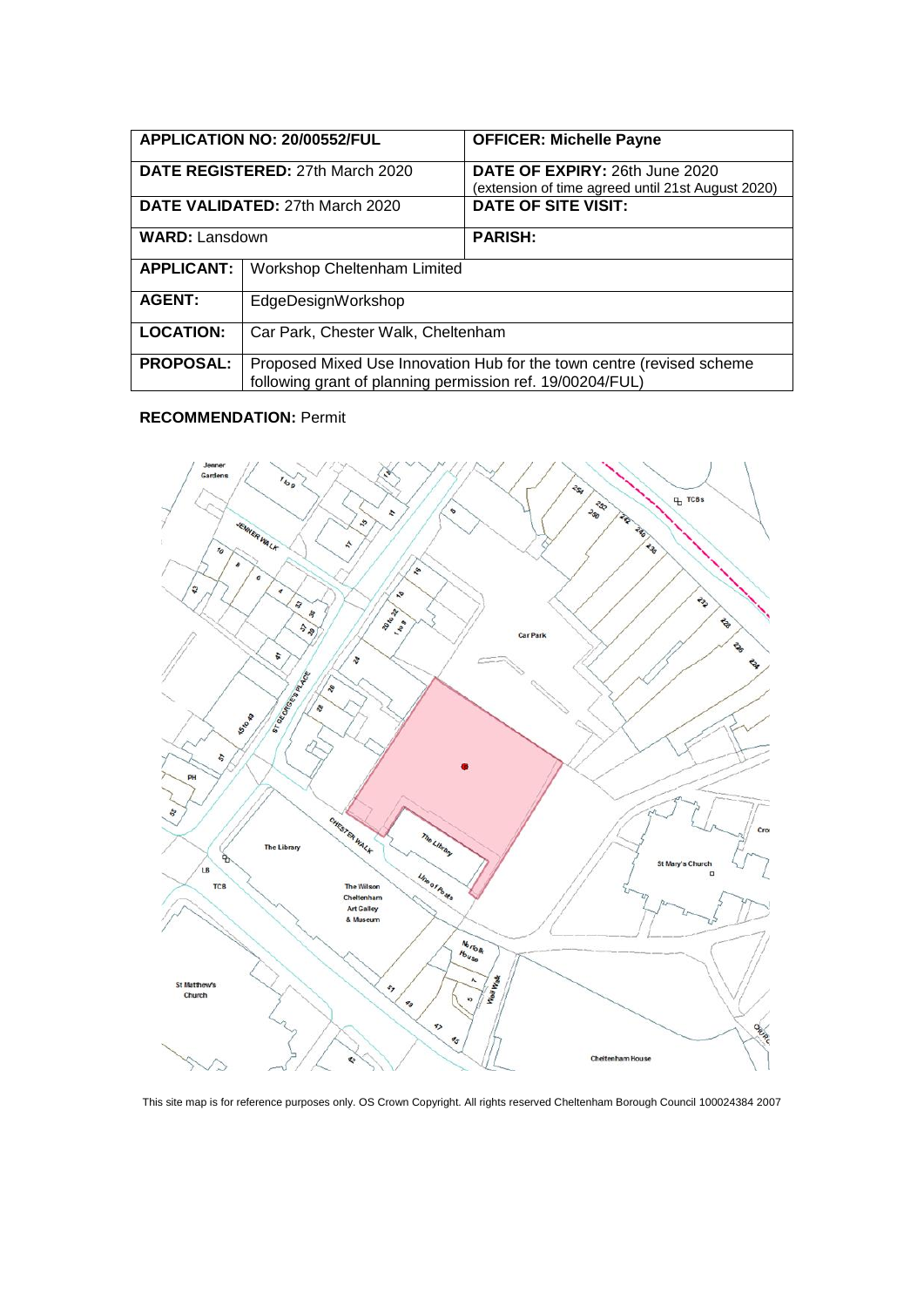## **1. DESCRIPTION OF SITE AND PROPOSAL**

- 1.1 The application site is a Gloucestershire County Council (GCC) owned parcel of land, some 0.15 hectares, and is currently in use as a private car park for GCC staff. Vehicular access to the site is provided via Chester Walk, with pedestrian access more widely available via a number of footpaths. The site is relatively tucked away, located to the rear (north) of Cheltenham's Children's Library, with flatted residential properties to west, and a car park to the north with commercial properties on the High Street beyond.
- 1.2 To the east, the site adjoins the churchyard of Cheltenham Minster (St. Mary's). The Minster itself is a grade I listed building of mid-C12 origins, with later alterations and additions; it is Cheltenham's only surviving medieval building and is set approximately 30m from the application site. Other prominent listed buildings within the immediate vicinity include the grade II listed Library, Art Gallery and Museum, and Norfolk House; additionally there are some grade II listed lamp posts and tombs within the churchyard, whilst the standing cross is a scheduled monument. The site falls wholly within the Old Town Character Area of the Central Conservation Area.
- 1.3 Many of the buildings surrounding the Minster are 3-4 storeys in height, and the proposed development is consistent with this. The vast majority of the buildings surrounding the Minster grounds turn their backs on the Minster, with the exception of GL50 restaurant located on the corner of Well walk. The Cheltenham Central Conservation Area: Old Town Character Area Appraisal notes "*a combination of al-fresco drinking in the churchyard; evidence of graffiti and unattractive rear facades of buildings backing onto the churchyard contribute to providing the church with a poor setting".* Whilst this assessment was made in 2007 it is still true today. The proposal before you seeks to address this problem, by creating a clear frontage onto the Minster grounds and will be the first step in reinvigorating the grounds, seeking to enhance the space and encourage appropriate use.
- 1.4 The proposal before you is key to a wider Minster Innovation Exchange project, which has recently secured £3.114 million via GFirst LEP from Central Government's 'Getting Building Fund' in response to the impact of Covid-19. The wider scheme will provide for improvements to the adjacent church grounds, seek opportunities for buildings surrounding the Minster to better engage with the Minster and its grounds, and help to improve connectivity and increase footfall to The Wilson art gallery and museum, the Library and the Lower High Street.
- 1.5 The application proposes the construction of a 2,000 sqft mixed-use 'innovation centre' comprising flexible workspaces including a GFirst LEP 'Growth Hub' centre, a 300-person capacity performance arena, and community and education spaces.
- 1.6 The ground floor will now principally accommodate a reception area, the Growth Hub, a new Headquarters for Cheltenham Festivals, and a café. At first floor, a number of open plan co-working areas for small and start-up businesses are proposed, together with larger offices for more mature companies; a training room for small educational events and a number of meeting zones are also proposed. Additional open plan offices are proposed at second floor level which can be subdivided in response to demand.
- 1.7 The purpose-built performance arena is similarly located in the eastern corner of the site.
- 1.8 Bin storage facilities, secure and covered cycle parking spaces, and 4no. car parking spaces, two of which will be disabled bays, will also be provided within the site.
- 1.9 The application is at committee for reasons of transparency given this Council's interest in the land; and also because the application is the subject of an objection from Historic England, and the Architects' Panel.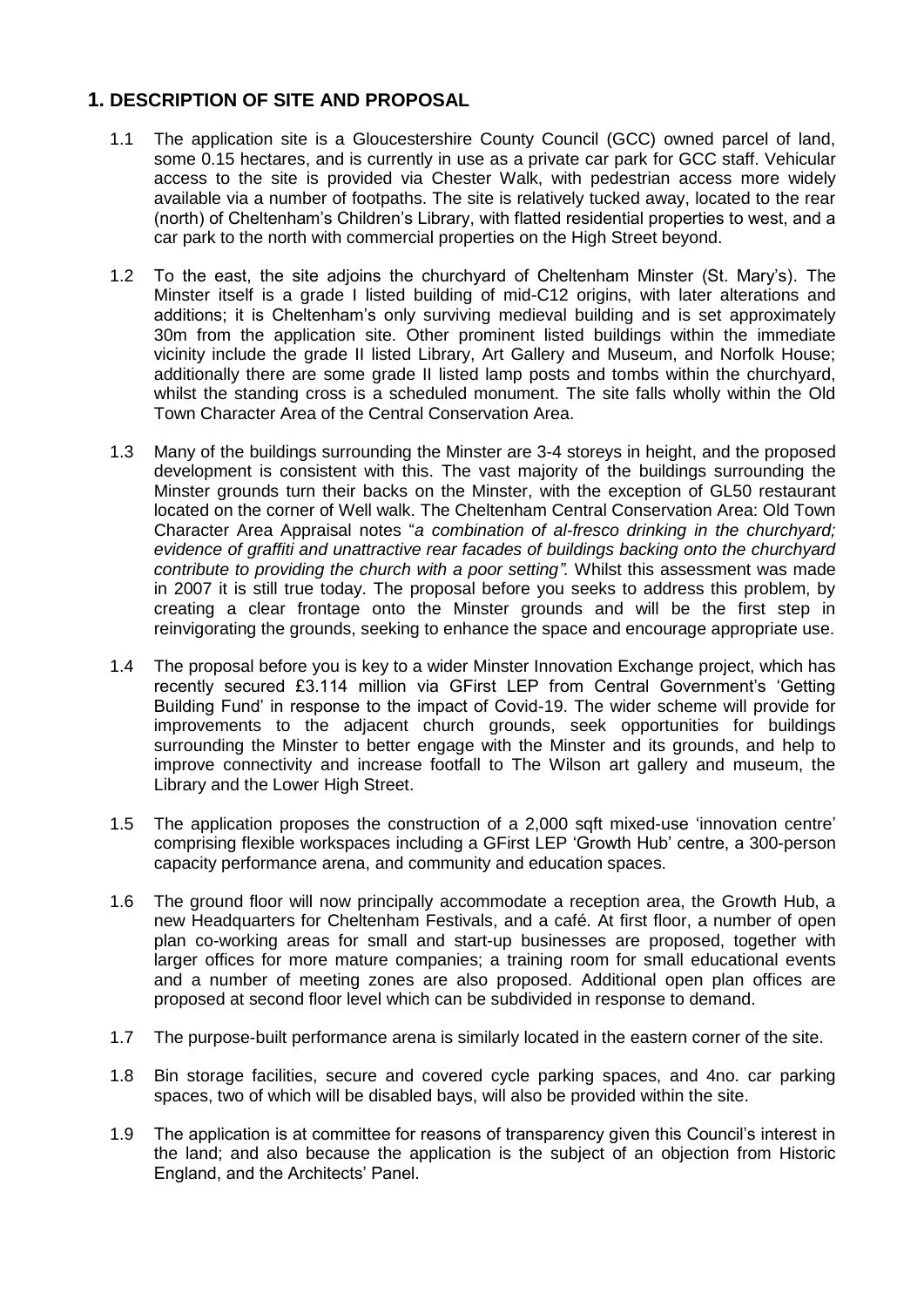- 1.10 Members will be aware that planning permission was previously granted for a similar scheme in June 2019; however, that scheme was to be largely created using recycled shipping containers, and modular components such as a staircase and lift core, steel structural wall and roof frames, and bespoke modular roof lights.
- 1.11 This application now proposes a low carbon modular construction; the Design, Access and Heritage Statement (DAS) that accompanies this application sets out that:

*It soon became apparent, after reviewing the construction methodology of the previously approved project, that it would be more appropriate to use bespoke modular units instead of recycled shipping containers for two distinct reasons. Firstly, the demands of modern working require more flexible, open plan spaces that containers are simply unable able to provide due to their 2.4m standardised widths and 12m elongated profiles. By utilising two modular unit configurations of 3m x 6m x 3.5m and 3m x 9m x 3.5m this can substantially improve the internal configuration and rationalisation of space. Secondly, we have been advised that less single trip*  containers are entering the country meaning, if we were to pursue the use of *shipping containers we would essentially be fabricating them in the UK only to dismantle them on site at a later date.*

1.12 The applicants in their DAS advise that they have remained in close contact with representatives of the Minster and continue to have their support for the project.

## **2. CONSTRAINTS AND RELEVANT PLANNING HISTORY**

#### **Constraints:**

Airport Safeguarding over 45m Business Improvement District Conservation Area Core Commercial Area Principal Urban Area Residents Association Central Shopping Area Smoke Control Order

### **Relevant Planning History:**

**05/01170/DEEM4 REFUSED 2nd November 2005**  Erection of 24 residential flats, apartments and mews cottages and internet café

**07/01126/FUL REFUSED 28th July 2008**  New build mixed use complex comprising 14 apartments, 8 office units and 1 cafe and underground parking (revised plans)

# **08/00158/DEEM4 REFUSED 29th May 2008**

Erection of 13 apartments, 1 mews cottage, internet cafe and associated works

#### **09/00044/FUL REFUSED 1st May 2009**  New build mixed use complex comprising 12 office units - total 1103m2, 10 residential apartments, 1 cafe and 40 parking spaces (revised application following refusal of 07/01126/FUL)

**19/00204/FUL PERMITTED 20th June 2020** Proposed Mixed Use Innovation Hub for the town centre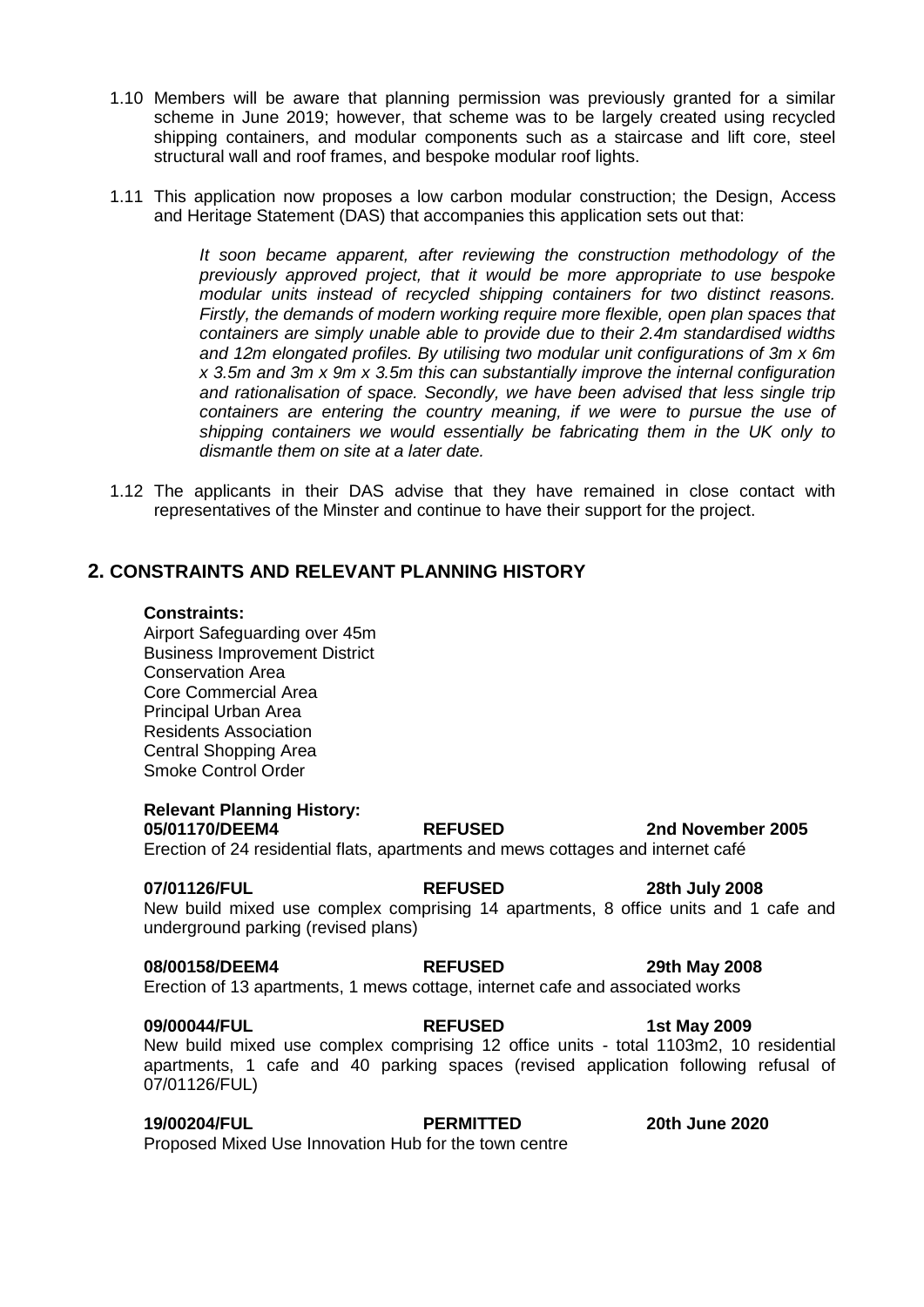## **3. POLICIES AND GUIDANCE**

#### **National Planning Policy Framework (NPPF)**

Section 2 Achieving sustainable development Section 4 Decision-making Section 6 Building a strong, competitive economy Section 11 Making effective use of land Section 12 Achieving well-designed places Section 16 Conserving and enhancing the historic environment

### **Adopted Cheltenham Plan (CP) Policies**

D1 Design HE2 National and Local Archaeological Remains of Importance SL1 Safe and Sustainable Living GI3 Trees and Development

### **Adopted Joint Core Strategy (JCS) Policies**

SD1 Employment - Except Retail Development SD3 Sustainable Design and Construction SD4 Design Requirements SD8 Historic Environment SD14 Health and Environmental Quality INF1 Transport Network

### **Supplementary Planning Guidance/Documents**

Old Town Character Area Appraisal and Management Plan (2007)

## **4. CONSULTATION RESPONSES**

## **Historic England**

#### *7th April 2020*

Thank you for your letter of 23rd March 2020 regarding the above application for planning permission. On the basis of the information available to date, we offer the following advice to assist your authority in determining the application.

#### Historic England Advice

The application site is within the setting of Cheltenham Minster and within the Central Cheltenham Conservation Area (Old Town Character Area). St Mary's, more commonly referred to as Cheltenham Minster, is the town's only surviving medieval building. It likely dates from the mid-12th century, and as the list description asserts, the architectural design-interest arrives largely from the high quality Decorated tracery which, in some cases, fills an exceptionally high proportion of the windows. The spire is a notable Gothic feature which contrasts strikingly with the predominance of the surrounding Regency architecture. The churchyard, defined tightly by the encircling (predominantly) four-storey terraced blocks, is a somewhat unexpected space of tranquillity within the busy town centre, and associated (individually designated) assets create a distinctly characterful enclave. It is important to note that, whilst not necessarily under Historic England's jurisdiction, the churchyard contains several 'dragon and onion' lamp posts, tombstones and headstones, the churchyard wall piers and railings to the east, and a churchyard cross, all listed at Grade II (the latter being simultaneously scheduled). There are further Grade II buildings surrounding the site, in particular, the library, museum and art gallery, and Norfolk House. Your Conservation Officer will need to assess any impact to the setting of these Grade II assets.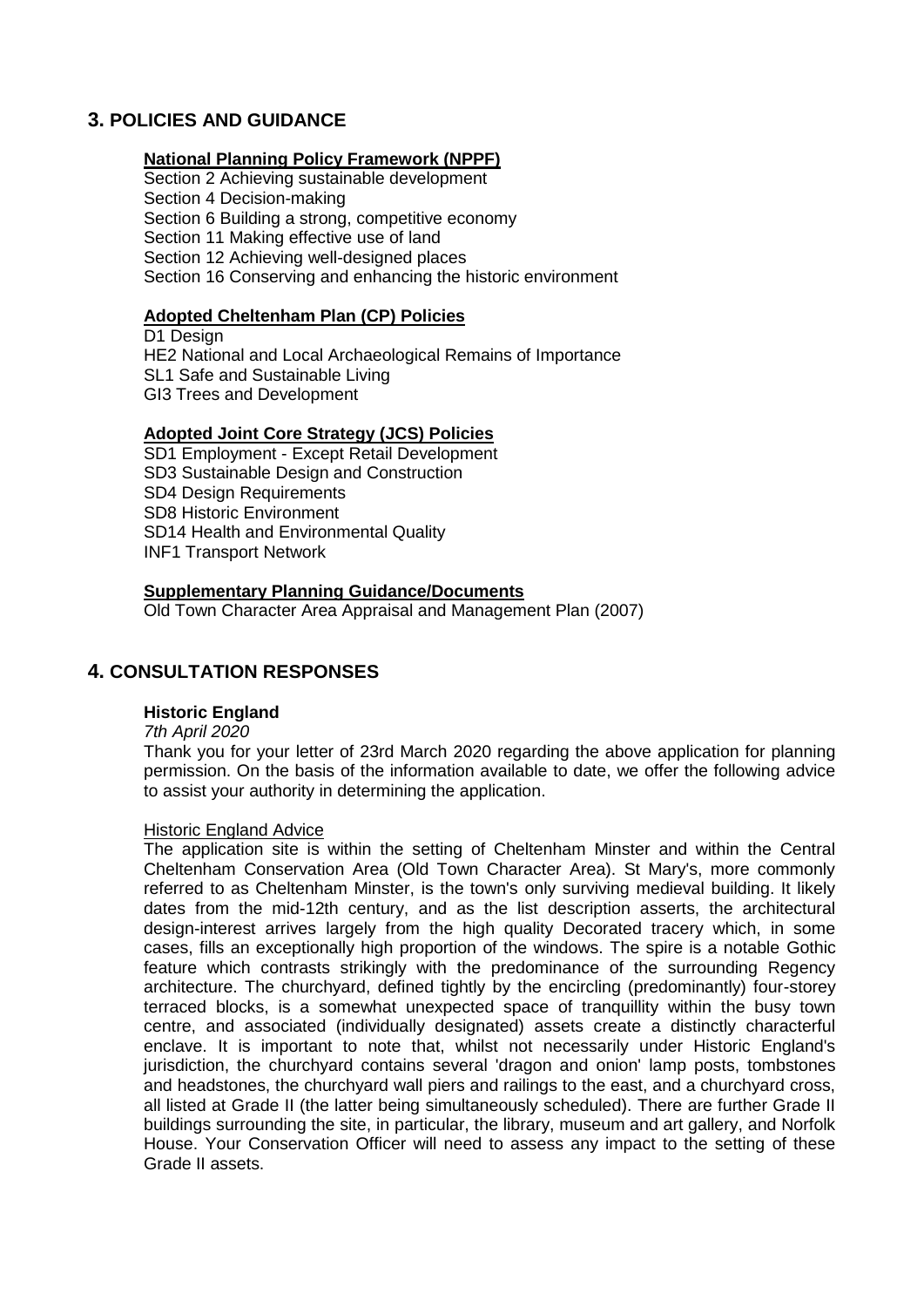The Minster is designated as Grade I, and as such is in the top 2.5% of listed buildings. Therefore, greater weight should be given to its conservation. The National Planning Policy Framework (NPPF) defines 'conservation' as 'the process of maintaining and managing change to a heritage asset in a way that sustains and, where appropriate, enhances its significance'.

The Cheltenham Borough Council Conservation Area Appraisal and Management Plan 2007, identifies 'St Mary's churchyard as an important space within the town centre…with a sense of enclosure and is a potentially tranquil space.' It also acknowledges that 'a combination of al-fresco drinking in the churchyard; evidence of graffiti and unattractive rear facades of buildings backing onto the churchyard contribute to providing the church with a poor setting.' Indeed, Action OT13 of the Management Plan 'aims to enhance the area through proposals including maintaining existing through routes and desire lines and enhancing points of entry; encouraging interaction with the surrounding properties; encouraging increased public use; improving and enhancing the setting of the Church and strengthening the current identities of the Church and Churchyard.'

The principle of the proposed development is established through the recent Planning Permission (ref: 19/00204/FUL). This utilised re-used shipping containers as the principal form of construction. While we did not object to approve development, we expressed concerns over the eastern elevation of the site which addresses the Minster. We were not convinced that the relationship of this elevation was as positive as it had the potential to be. Also, we recognised the opportunity for an avenue through the site, connecting through to the western door of the church. Visual connectivity is an important attribute within any urban and historic context, and we were disappointed that the arrangement of the shipping containers was not adjusted to provide a more meaningful link.

The revised proposals have been developed on the basis of a new modular construction system, replacing the approved shipping containers. These modular units are larger in plan and height, and while the Design and Access Statement confirms that the footprint of the development would be reduced from that of the approved scheme, the height increase will be 1.8m. Furthermore, the ground floor arrangement on the line of the visual link through to the Minster is revised so that there unlikely to be any connectivity. While we have previously encouraged a development that could better reveal the significance heritage assets through improved access and use of the enclosed site and setting of the Grade I Minster, the revised scheme would fail to achieve this. We therefore advocate an amended arrangement that utilises the revised modular units, but makes a more positive impact upon its immediate setting and Conservation Area.

Central to our consultation advice is the requirement of the Planning (Listed Buildings and Conservation Areas) Act 1990 in Section 66(1) for the local authority to "have special regard to the desirability of preserving the building or its setting or any features of architectural or historic interest which it possesses". Section 72 of the act refers to the council's need to pay special attention to the desirability of preserving or enhancing the character or appearance of the conservation area in the exercise of their duties. When considering the current proposals, in line with Para 189 of the NPPF, the significance of the asset's setting requires consideration. Para 193 states that in considering the impact of proposed development on significance great weight should be given to the asset's conservation and that the more important the asset the greater the weight should be. Para 194 goes on to say that clear and convincing justification is needed if there is loss or harm.

#### Recommendation

Historic England has concerns regarding the application on heritage grounds. We consider that the issues and safeguards outlined in our advice need to be addressed in order for the application to meet the requirements of paragraphs 193,194 and 200 of the NPPF. In determining this application you should bear in mind the statutory duty of section 66(1) of the Planning (Listed Buildings and Conservation Areas) Act 1990 to have special regard to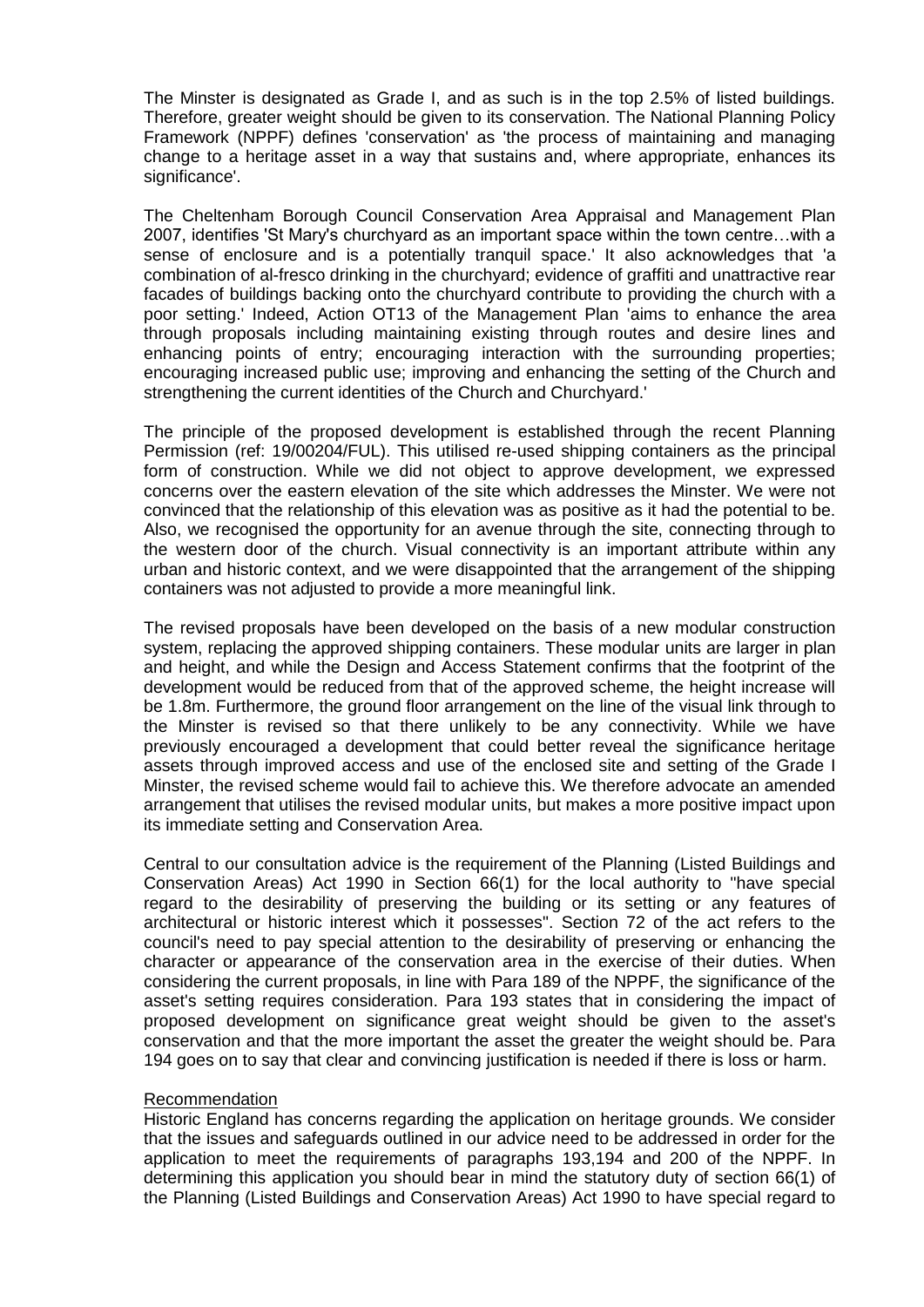the desirability of preserving listed buildings or their setting or any features of special architectural or historic interest which they possess, section 72(1) of the Planning (Listed Buildings and Conservation Areas) Act 1990 to pay special attention to the desirability of preserving or enhancing the character or appearance of conservation areas and section 38(6) of the Planning and Compulsory Purchase Act 2004 to determine planning applications in accordance with the development plan unless material considerations indicate otherwise.

Your authority should take these representations into account and seek amendments, safeguards or further information as set out in our advice. If there are any material changes to the proposals, or you would like further advice, please contact us.

### **Historic England – revised comments**

#### *28th July 2020*

Thank you for your letter of 8 July 2020 regarding further information on the above application for planning permission. On the basis of this information, we offer the following advice to assist your authority in determining the application.

#### Historic England Advice

The amended proposals have modified some aspects of the massing of the modular units, albeit quite modestly. We would have considered it useful if the agent had explained these changes and how they have attempted to allay our previous concerns. Our principal issues associated with the increased height and loss of visual connectivity through the site to the Minster do not appear to have been addressed. We therefore refer you back to our previous advice of 7th April 2020.

Central to our consultation advice is the requirement of the Planning (Listed Buildings and Conservation Areas) Act 1990 in Section 66(1) for the local authority to "have special regard to the desirability of preserving the building or its setting or any features of architectural or historic interest which it possesses". Section 72 of the act refers to the council's need to pay special attention to the desirability of preserving or enhancing the character or appearance of the conservation area in the exercise of their duties. When considering the current proposals, in line with Para 189 of the NPPF, the significance of the asset's setting requires consideration. Para 193 states that in considering the impact of proposed development on significance great weight should be given to the asset's conservation and that the more important the asset the greater the weight should be. Para 194 goes on to say that clear and convincing justification is needed if there is loss or harm.

#### Recommendation

Historic England has concerns regarding the application on heritage grounds. We consider that the issues and safeguards outlined in our advice need to be addressed in order for the application to meet the requirements of paragraphs 193, 194 and 200 of the NPPF. In determining this application you should bear in mind the statutory duty of section 66(1) of the Planning (Listed Buildings and Conservation Areas) Act 1990 to have special regard to the desirability of preserving listed buildings or their setting or any features of special architectural or historic interest which they possess, section 72(1) of the Planning (Listed Buildings and Conservation Areas) Act 1990 to pay special attention to the desirability of preserving or enhancing the character or appearance of conservation areas and section 38(6) of the Planning and Compulsory Purchase Act 2004 to determine planning applications in accordance with the development plan unless material considerations indicate otherwise.

Your authority should take these representations into account and seek amendments, safeguards or further information as set out in our advice. If there are any material changes to the proposals, or you would like further advice, please contact us.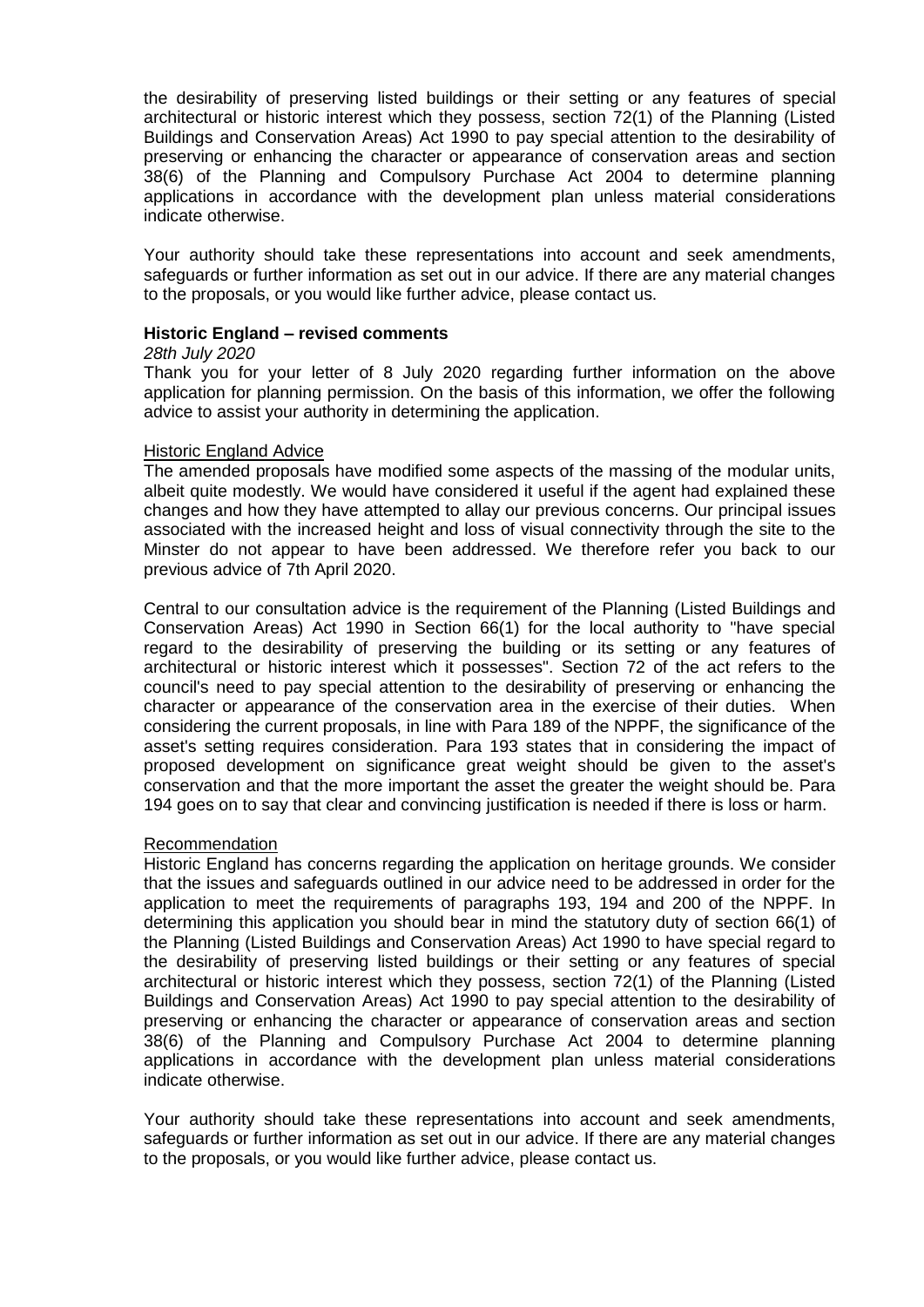#### **Heritage and Conservation**

*15th June 2020*

There are a number of heritage assets affected by the proposal. To the east the site abuts the churchyard of Cheltenham Minster, a grade I listed building with mid-C12 origins, one Cheltenham's few surviving medieval buildings. Within the churchyard itself there are a number of grade II listed 'dragon and onion' lampposts, grade II listed tombs and a standing cross, which is a scheduled monument. There are also a number of other listed buildings within the immediate context of the site, these include, the rear of grade II listed Library, Art Gallery and Museum to the south-west, a late Victorian building in mixed Renaissance styles, Norfolk House to the south, a Regency house attached to its neighbours and to the west the rears of grade II listed 16 & 18 St. Georges Place a pair of Regency houses within a terrace back onto the site. The site is also within the Central Conservation Area: Old Town Character Area.

Given the sensitivity of the site and its context it is important to consider the policy context in relation to heritage assets which the proposed development needs to be considered against.

The relevant heritage legislation is the Planning (Listed buildings and Conservation Area) Act 1990. This requires local planning authorities to have special regard to the desirability of preserving listed buildings and their settings or any features of special architectural or historic interest which they possess.

Relevant also is the National Planning Policy Framework 2019 (NPPF) which states heritage assets be conserved in a manner appropriate to their significance. Chapter 16, paragraphs 193-196 set out the framework for decision making with applications relating to heritage assets. This assessment takes account of the relevant considerations in these paragraphs.

Local planning authorities are required by Paragraph 192 of the NPPF to identify and assess the particular significance of any heritage asset… taking into account the desirability of sustaining and enhancing the significance of heritage assets and putting them to viable uses consistent with their conservation.

Paragraph 193 of the NPPF states, "When considering the impact of a proposed development on the significance of a designated heritage asset, great weight should be given to the asset's conservation (and the more important the asset, the greater the weight should be). This is irrespective of whether any potential harm amounts to substantial harm, total loss or less than substantial harm to its significance."

The application site is currently used as a car park. It does not contribute to the character of the conservation area. Its character is principally defined as an enclosed back land site with partial views over a boundary fence of the Minster to the east. Notably the churchyard itself is in a state of neglect and in need of enhancement. The context of the site is sensitive in heritage terms, particularly the setting of the Minster.

The principle of development on the application site was established under planning application 19/00204/FUL, which granted consent for a similar proposal. However there are notable differences between the approved scheme and the current application which are considered to result in the proposal causing harm to the setting of heritage assets.

The submitted Design and Access Statement discusses the proposal within the site and the context but it is considered it does not demonstrate how the proposed development has been informed by its setting, particularly the heritage assets. A flaw within the submitted proposal is as it is not informed by its context it does not take full advantage of the enhancements that could be brought to both the development site and, more importantly, to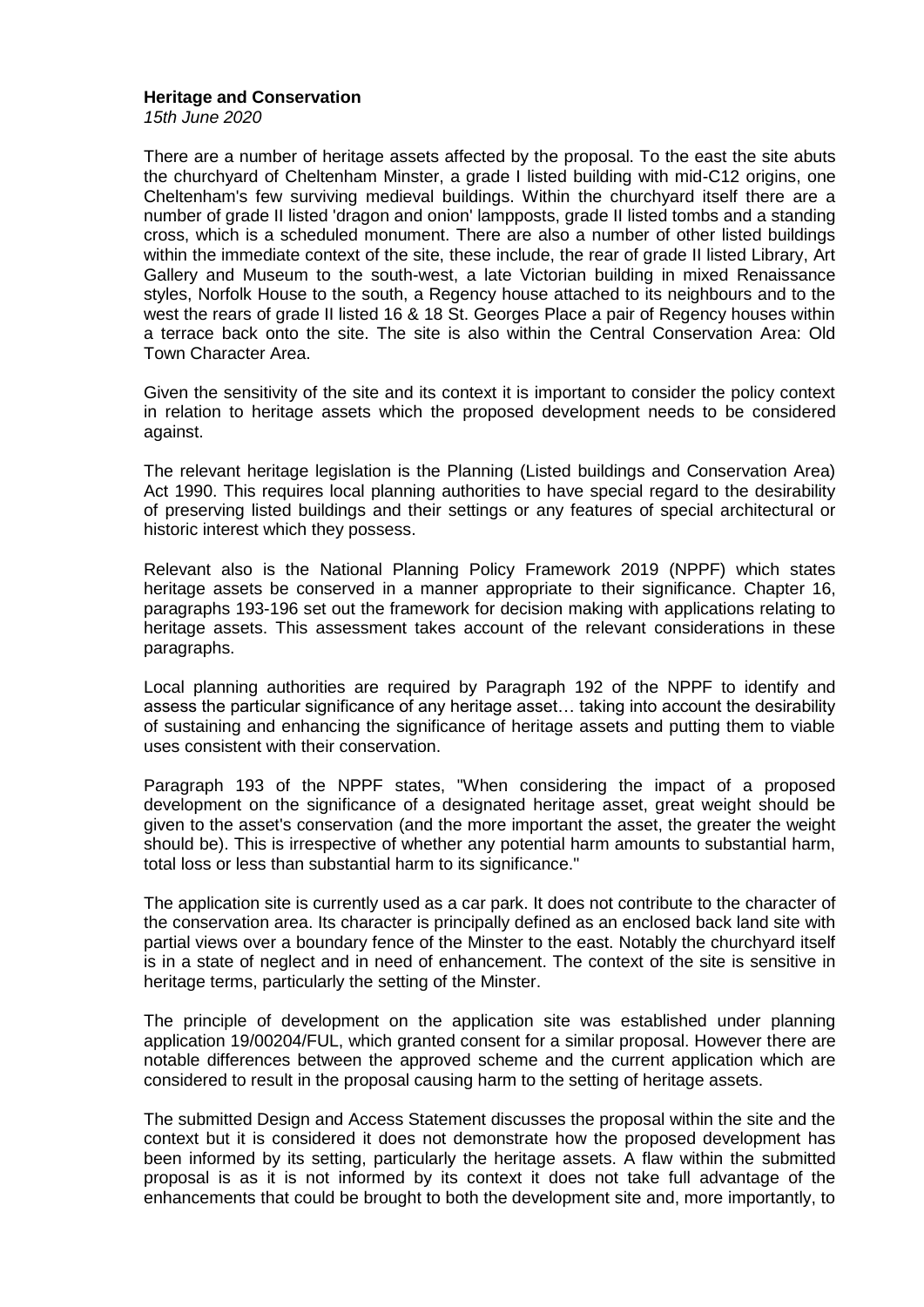the heritage assets themselves. A robust contextual analysis of the site should have been used to inform the proposal. It appears instead the proposal has been imposed on the site with little meaningful reference to its context. A proposal that fully responds to a contextual analysis is required to demonstrate its impact on the affected heritage assets have been properly considered and positively responded to.

There are concerns over the scale and massing of the proposed development. Specifically, concern is raised over the eastern elevation facing the Minster. The three storey section creates too hard a frontage and is bulky to the extent it crowds and negatively encroaches onto the sense of space around the Minster and its churchyard. It is considered this scale and massing has a harmful impact on the setting of the affected heritage assets, practically the Minster, its associated structures and the 'dragon and onion' lamps.

Further details of the proposed lift overrun are required. As shown this structure appears very low on the roof. However, concerns are raised these are typically larger than depicted in the plans. Details of the lift overrun will need to be submitted to show the size depicted can be achieved. Concern is raised the lift overrun could add to concerns over the scale and massing of the proposed development.

It is considered the proposal is a backward step in design terms to the scheme approved under application 19/00204/FUL. It is considered the issue with the scale and massing in relation to the affected heritage assets will need to be addressed before the proposal can be supported in heritage terms.

Significant discussion took place previously within application 19/00204/FUL regarding the linkages between the site and the Minster. The amended current application raises these concerns again as these issues have not been fully resolved. The submitted proposal shows no progression in terms of this relationship. It is disappointing this has not been developed further within the current proposal. It is considered insufficient consideration has been to the linkages in terms of views, legibility and permeability, within the submitted application.

The views between the development site and the Minster, as well as the other heritage assets, have not been explored within the proposed development. There is an opportunity within this application to better reveal the heritage significance of these heritage assets but little indication is given within the application this has been a significant consideration.

There is considered to be inadequate legibility and permeability within the development proposal, specifically in relation to the eastern elevation. Concern is raised the appearance of the entrance and the access to this entrance is not sufficiently resolved. The entrance to the building on the eastern elevation is defined by a gap within the elevation, over sailed by a first floor, forming the access from the churchyard. The appearance of the entrance itself is unassuming. It is considered it does not sufficiently signify itself as the entrance to the building. This is considered to result in a weak and unwelcoming entrance. It is not considered successful in terms of its legibility and permeability.

It is also unclear from the submitted details how users of the site are to arrive at this eastern entrance. The entrance relies on access over the grassed area of the churchyard but does not provide landscaping, through the introduction of a path or paths, to facilitate it. The proposal might encourage 'shortcuts' over this area, resulting in the grass becoming worn and untidy with no way of mitigating this impact. The result of this would be harmful to the appearance of the churchyard and the Minster. It is noted the Minster and its churchyard are outside the proposal site but better connectivity through a more careful consideration of legibility and permeability created by landscaping interventions is required. The proposal needs to allow for a strong entrance and clear connectivity to the Minster, its churchyard and its wider context.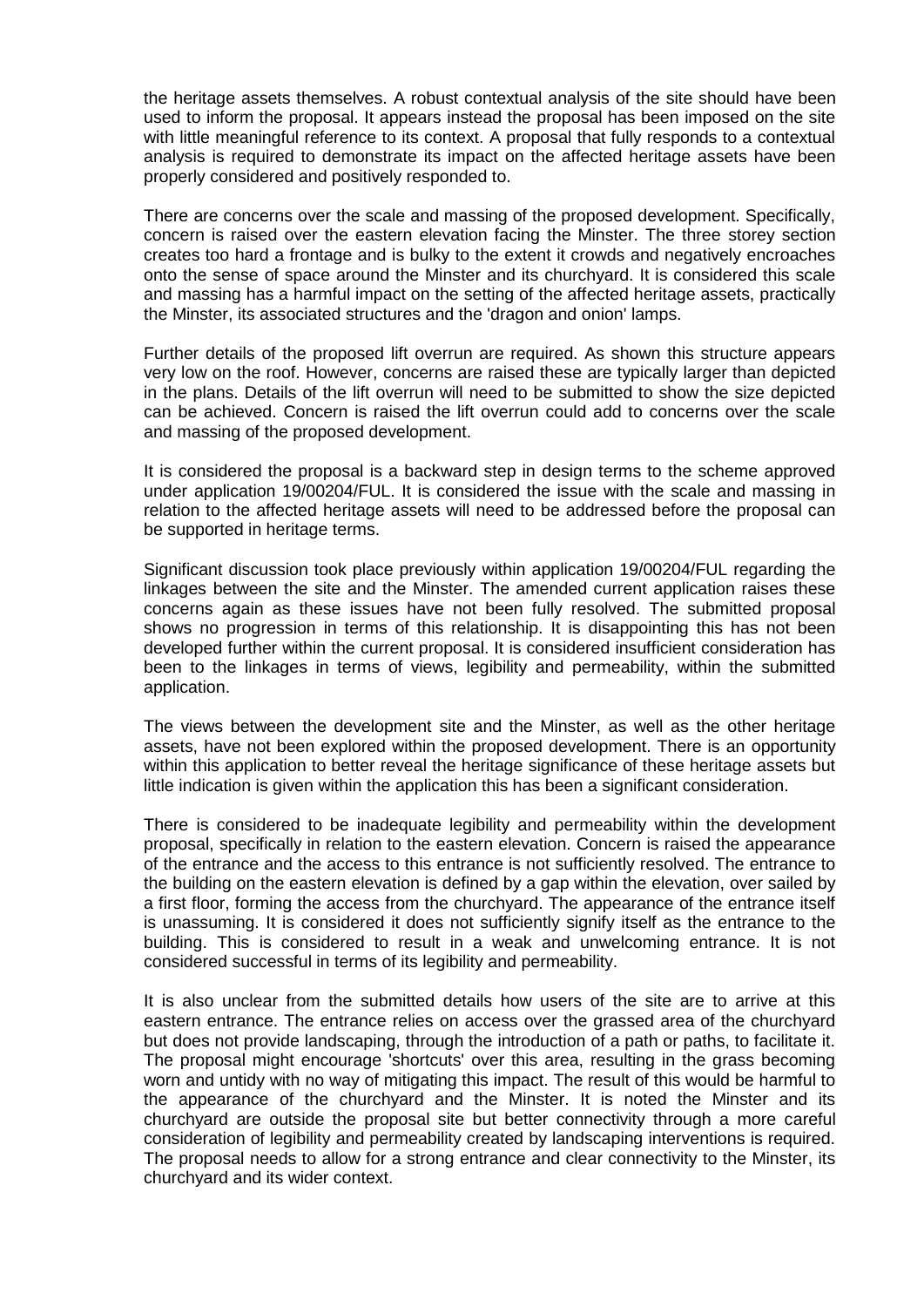As a result of the above concerns the proposed works are therefore considered to neither sustain or enhance the designated heritage assets and do not comply with Section 16 of the Planning (Listed Building and Conservation Area) Act 1990, Chapter 16 of the National Planning Policy Framework and Policy SD8 of the Joint Core Strategy 2017.

#### **Heritage and Conservation – revised comments**

*31st July 2020*

The following comments need to be read in conjunction with the previous conservation comments made on the proposal. Much of the advice within these comments is repeated as it is considered the amended proposed has not fully addressed the concerns previously raised.

It is noted the proposal has been amended to address the previous concerns, including the issue of its massing. However, it is considered the amendments made to the proposal are tokenistic. It was stated within the previous conservation comments, and is reiterated again here, concerns over a proposal for this site have not been adequately addressed and that the submitted supporting information does not take account of the impact the proposed works will have on the heritage assets.

It is not demonstrated within the application that the proposal has been informed by its context. It was previously stated and is stated again here, a contextual analysis of the site needs to be used to inform the proposal. A proposal that meaningfully responds to a contextual analysis is required to demonstrate the impact on the affected heritage assets has been properly considered and positively responded to. Disappointingly the amended proposal does not demonstrate a contextual analysis has been undertaken and used to justify the approach taken to development on the site.

Concerns have been raised in previous comments over the scale and massing of the proposed development. Specifically, the eastern elevation facing the Minster where the three storey section was considered too bulky, to the extent it crowded and negatively encroached upon the sense of space around the Minster and its churchyard. It was considered this scale and massing has a harmful impact on the setting of the affected heritage assets, practically the Minster, its associated structures and the 'dragon and onion' lamps.

The amended proposal is not considered to have adequately addressed this concern. A three storey element is still shown facing the Minster. It is noted this three storey element is now set back from the frontage but this amendment does not sufficiently address the concern over scale and massing. The proposal is still considered to result in a bulky and intrusive building and therefore the concerns raised previously are reiterated. It is considered further meaningful amendment to the development proposal is required.

It was previously stated further details of the proposed lift overrun on the roof were required. The amended proposal now shows a 'mesh screen' located above the second floor, presumably to screen the lift and other services, although this is not clear from the submitted details. The additional height the mesh screen creates is considered to exacerbate the concerns over the scale and massing of the proposal raised previously.

As previously stated, there is considered to be inadequate legibility and permeability within the development proposal, specifically in relation to the eastern elevation. Concern is raised the appearance of the entrance and the access to this entrance is not sufficiently resolved. The entrance to the building on the eastern elevation is defined by a set back within the elevation. Concern is raised this recessed entrance could appear overly discreet, it not sufficiently signifying itself as the entrance to the building. This is considered to result in a weak and unwelcoming entrance.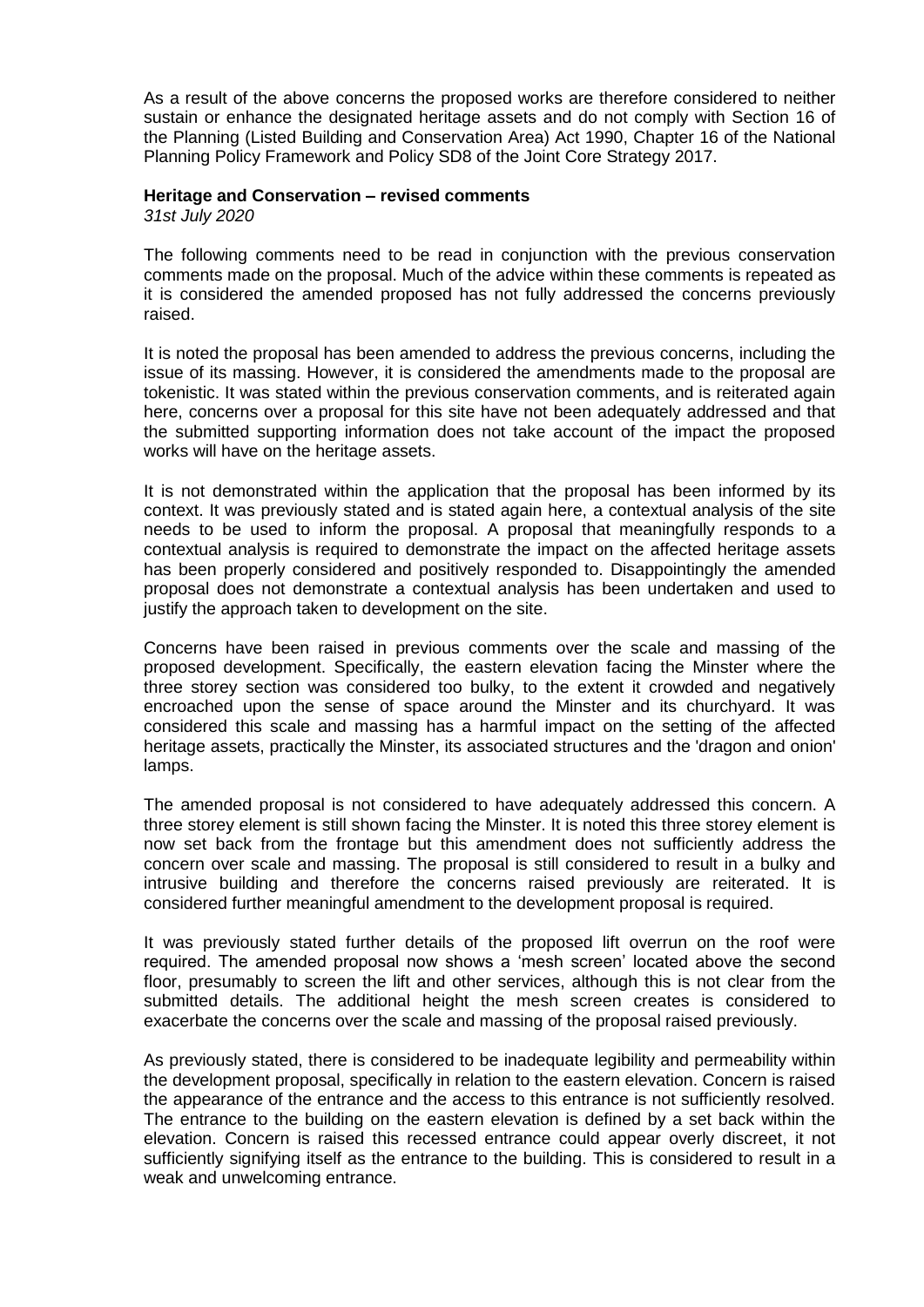It is also still unclear from the submitted details how users of the site are to arrive at this eastern entrance. The entrance currently relies on access over the grassed area of the churchyard but does not provide landscaping, through the introduction of a path or paths, to facilitate it. The proposal might encourage 'shortcuts' over this area, resulting in the grass becoming worn and untidy with no way of mitigating this impact. This would be harmful to the appearance of the churchyard and the Minster. It is noted the Minster and its churchyard are outside the proposal site but better connectivity through careful consideration of legibility and permeability, created by landscaping interventions is required. The proposal needs to allow for a strong entrance and clear connectivity to the Minster, its churchyard and its wider context.

The issue of linkages has still not been addressed. It has been stated previously significant discussion took place previously within application 19/00204/FUL regarding the linkages between the site and the Minster. The amended proposal again raises these concerns as these issues have not been fully resolved. The submitted proposal again shows no progression in terms of this relationship. It is disappointing this has not been developed further within the current proposal. It is considered insufficient consideration has been given to the linkages in terms of views, legibility and permeability, within the submitted application.

As a result of the above concerns the proposed works are still considered to neither sustain or enhance, and would therefore harm, the designated heritage assets and their settings It is considered the proposal does not comply with Section 16 of the Planning (Listed Building and Conservation Area) Act 1990, Chapter 16 of the National Planning Policy Framework and Policy SD8 of the Joint Core Strategy 2017.

In instances where proposals harm heritage assets and their settings a balancing exercise between the public benefits of the proposal weighed against the great weight that should be given to the conservation of heritage assets needs to be made. The great weight to be given to heritage asset's conservation is required by section 193 of the NPPF, the weighing exercise is required by section 196 of the NPPF. To properly undertake the weighing exercise it should not be conflated with the general planning balance as there a different considerations for each.

In this instance the harm to the setting of the heritage assets has not been acknowledged by the applicant/agent and this weighting exercise has not been carried out by them. From a heritage perspective while it is noted there undoubtedly are public benefits to the proposal it is not considered these are so great that they would outweigh the great weight that needs to be given to heritage assets, particularly in this instance where the setting of a grade I listed building is harmed.

#### **Architects Panel**

*15th May 2020*

#### Design Concept

The panel had no objection to the principle of building new mixed use office space and community facilities on this site but had major concerns over the design approach of this new scheme which relies too heavily on the previous permission based on the use of recycled shipping containers. The applicants state that the previous scheme was not viable primarily because of the inflexibility of the modular design. The new scheme wastes an opportunity to look afresh at the special characteristics of the site and to design a more appropriate building not limited by the modular design constraints.

On balance the panel felt this scheme is an adaptation of random elements taken from the previous scheme but with incongruous additions and layout changes that create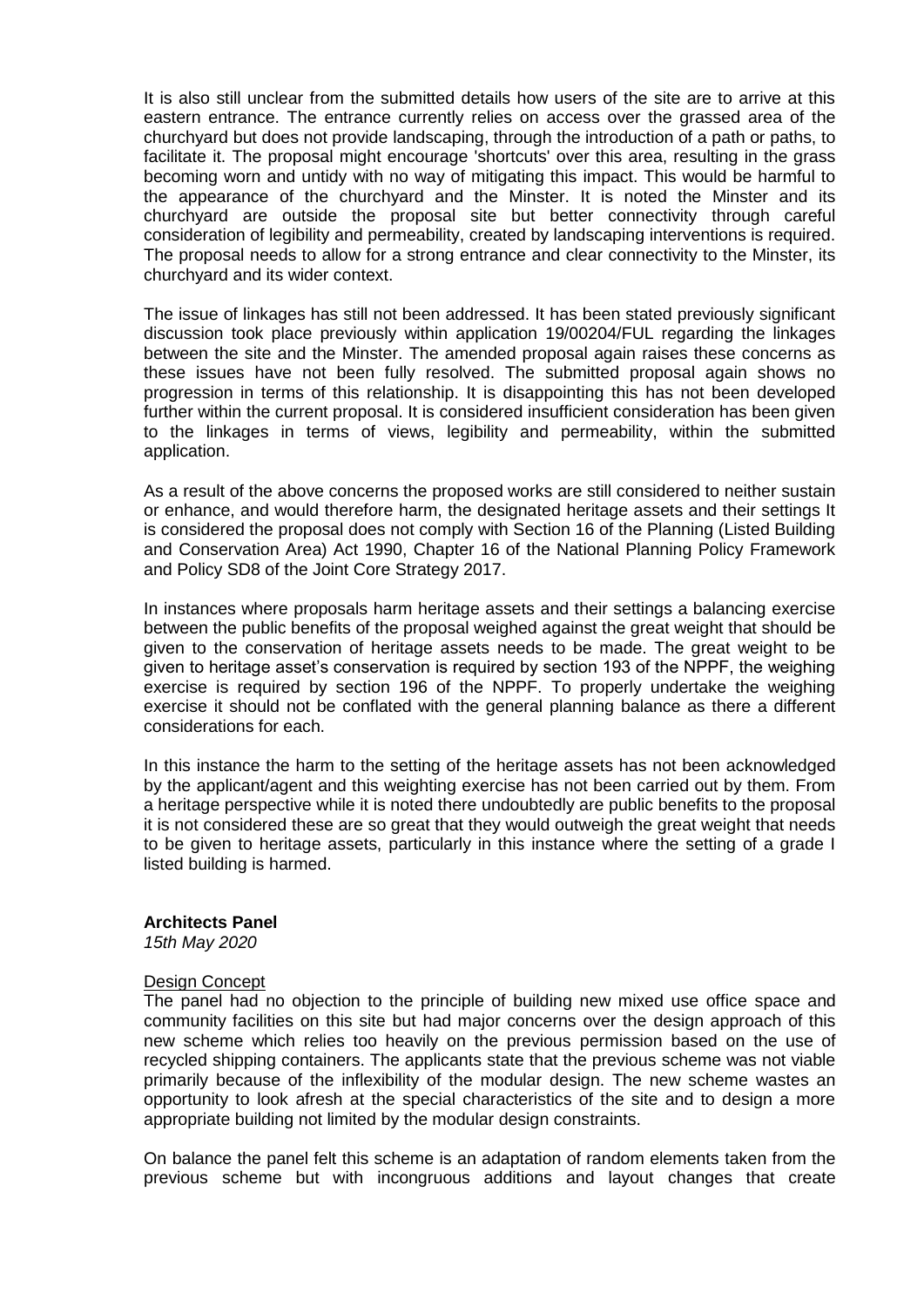unattractive external spaces and an inappropriate architecture that does not relate to its context or the special character of the area.

#### Design Detail

The panel was particularly concerned how the new building relates to St Mary's Church (Cheltenham Minister) and the churchyard. The open site boundary treatment shown on the perspective views is not shown on plan which demonstrates lack of coherent design thinking. The East elevation and relationship the new building has to the churchyard is of prime importance and needs to positively enhance the setting.

The geometry of the building plan is a hangover from the previous scheme resulting in badly planned uninviting spaces around the building.

The long list of building materials proposed is also a concern - a more restrained and considered pallet would help the building sit more comfortably in its setting and might result in a more coherent design.

Recommendation Not supported.

#### **Cheltenham Civic Society**

7th May 2020 NEUTRAL

While the Civic Society Planning Forum still approve of the principle of a mixed use Innovation Hub on this site, this design lacks the excitement of the original proposal. The elevation facing the Minster churchyard is unresolved. The submitted design is too fussy with too many balconies, which would perhaps be more appropriate to a residential development. The bottom halves of the full-length windows are likely to be filled with office detritus which will further detract from this frontage onto a significant heritage site. The large letters on top of the building on the church yard elevation are inappropriate. There needs to be a landscaping plan for the Minster churchyard, with possible provision of a path to the Hub's main entrance. The Forum is concerned about the apparent difference in representation of cladding materials between the artist's impression and elevations.

#### **Cheltenham Civic Society – revised comments**

*29th July 2020*

NEUTRAL

The Civic Society Planning Forum continues to strongly support the principle of this development. It provides something that is much needed for the town and has the potential to transform this area.

We welcome that this building will be facing the Minster, unlike most of its neighbours. This latest design helps to make sense of the space around the Minster. We really welcome the plans for the Minster grounds, and these must be carried through for the scheme to be a success for this area. We appreciate that this is not fully in the applicant's hands.

The Hub will sit between the Minster, one of the oldest and most important buildings in Cheltenham, and the Children's Library, a building which really has not passed the test of time. In such an important location, it is crucial that we have a building that makes a positive contribution to its environment and that can still look as good in 30 years' time as it did when it was built. The details and materials are essential to its longevity. We are concerned that the proposed mint green colour scheme will age badly.

The Forum feels strongly that the detailing and materials should be addressed in the application itself rather than by planning conditions.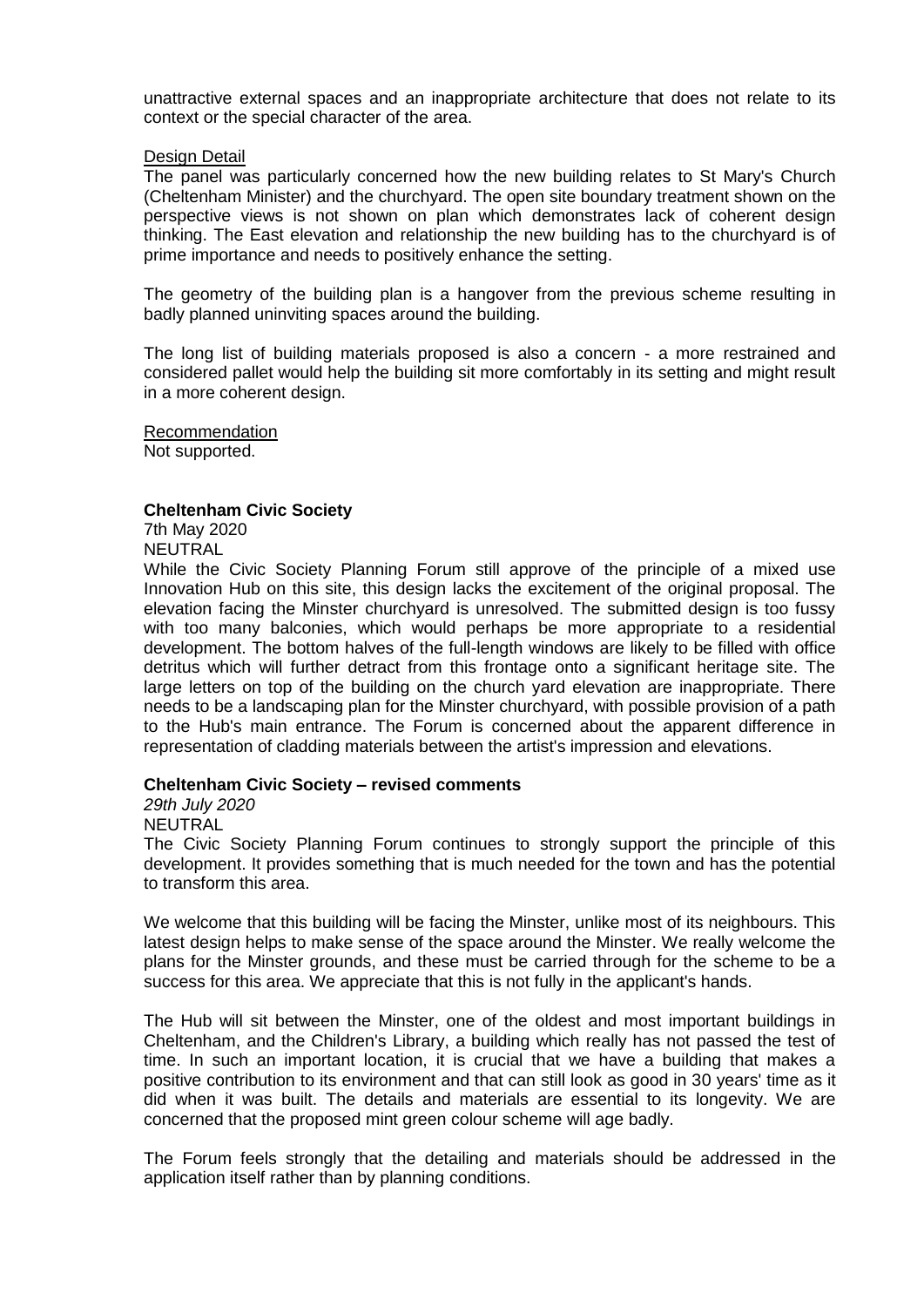This most recent version is an improvement on the previous scheme and has the potential to be a very successful scheme. We appreciate that the applicant has taken on board our comments about the second iteration and has addressed many of our concerns.

We still have some reservations. The massing of this building is much greater than the already approved repurposed containers design. The detailing of the horizontal bands is not consistent. An alley way will be created behind the Children's Library which could present problems. While there is provision for disabled access, greater thought could be given to the experience of wheelchair users, e.g. in the height of the cut-outs.

Some problems, such as the lack of parking, can be mediated by good signage, and signage should be part of the overall design.

#### **GCC Highways Development Management**

*15th April 2020*

No objection (subject to conditions)

#### Planning History & analysis

The recent Planning History of the site, in reverse chronological order, is as follows:

20th June 2019. Ref. No 19/00204/FUL. Proposed Mixed Use Innovation Hub for the town centre. Received and Validated 18 February 2019

16th January 2009. Ref. No: 09/00044/FUL. New build mixed use complex comprising 12 office units total 1103m2, 10 residential apartments, 1 cafe and 40 parking spaces. Received Fri 16 Jan 2009 - Validated Fri 30 Jan 2009 - Status Refused.

25th January 2008. Ref. No 08/00158/DEEM4. Erection of 13 apartments, 1 mews cottage, internet cafe and associated works. Received Fri 25 Jan 2008 - Validated: Thu 28 Feb 2008 - Status Refused.

10th August 2007. Ref. No 07/01126/FUL. New build mixed use complex comprising 14 apartments, 8 office units and 1 cafe and underground parking (Revised plans). Received Fri 10 Aug 2007 - Validated Thu 15 May 2008 - Status Refused.

26th July 2005. Ref. No 05/01170/DEEM4. Erection of 24 residential flats, apartments and mews cottages and internet cafe. Received Tue 26 Jul 2005 - Validated Thu 04 Aug 2005 - Status Refused.

14 Jun 1996. Ref. No 96/00550/PF. Erection Of 3 Storey Office Building Land At Chester Walk Cheltenham Gloucestershire. Received Fri 14 Jun 1996 - Validated Fri 14 Jun 1996 - Status: Permit.

18th September 1986. Ref. No 86/01018/LD. Old Bakery Site Cheltenham Gloucestershire Demolition Of Existing Buildings and Erection Of Library Phase 1. Received Thu 18 Sep 1986 - Validated Thu 18 Sep 1986 - Status Permit.

A review of the planning history has established that the loss of parking on this site has been previously established.

#### Proposed Development

1643sqm mixed use innovation centre comprising 1388sqm workspace (B1), 51sqm - A3 restaurant/cafe and 204 sqm D2 Assembly and Leisure based on the submitted details in the Application Form.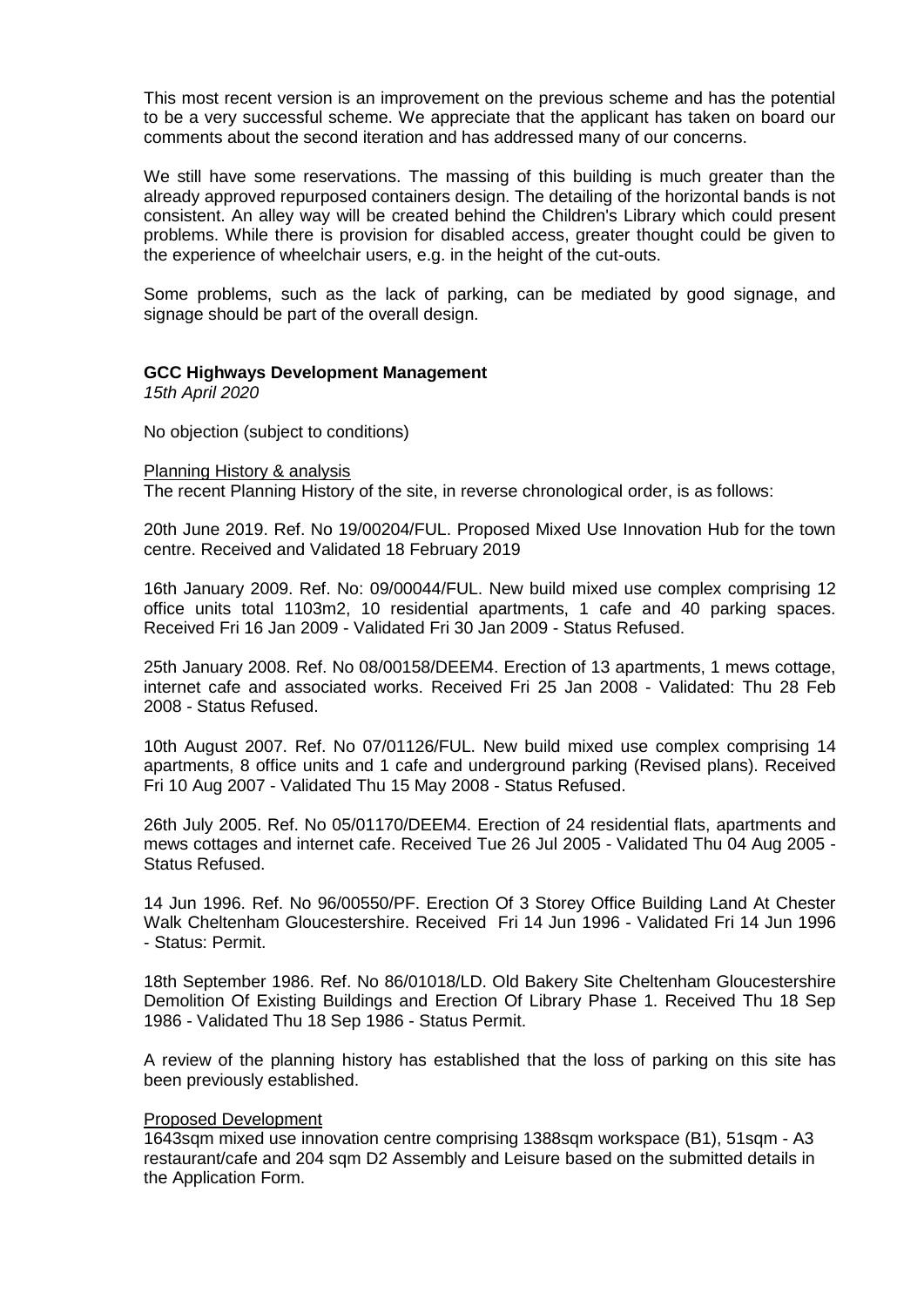#### Site appraisal

The site is sustainably located in the town centre of Cheltenham accessible by frequent nearby bus services which also connect the site to Cheltenham station with regular rail services, with good pedestrian access and within a wide catchment for cycle trips reducing reliance on private vehicle use to and from the site. Travel distance to bus stops approx. 100m / 2 minutes walking time, Cheltenham Spa Railway - 11  $\Box$  13 minute journey time (walk& bus)  $\Box$  21 minute walk time.

The site is considered to be a sustainable location

The site is considered to be sustainable and as such development in this area can respond and offer alternative transport solutions that are not reliant on the private car. The proposed development will not offer parking to the majority of users and as such alternative travel / parking arrangements will need to be made in areas that are underutilised including the local multi storey parking facilities.

Four parking spaces will be provided with 2 disabled bays and two electric pool car parking bays. GCC would note that it would encourage the applicant to offer charging to disabled users also. As such only essential / sustainable parking will be provided and is a considerable reduction from the existing use which does not make full use of the sustainability of the site.

Whilst arriving by private car by other users will be discouraged there are opportunities for parking that can be taken up in private parking areas. As such due to the controlled parking within Cheltenham there is not a concern about impact on the highway from any potential parking. The applicant has identified these in the parking strategy submitted.

It is understood that the existing parking has been considered and that suitable alternative arrangements are in place.

Overall the reduction in 58 parking spaces is welcomed in highways terms given the sustainability of the location.

The cycle parking provision is considered suitable along with disabled and electric vehicle parking for the site.

GCC recommend the following conditions be applied:

The building(s) hereby permitted shall not be occupied until the vehicular parking and turning facilities have been provided in accordance with the submitted plans, and those facilities shall be maintained available for those purposes thereafter.

Reason: To ensure that a safe, suitable and secure means of access for all people that minimises the scope for conflict between traffic and cyclists and pedestrians is provided in accordance with the paragraphs 108 and 110 of the National Planning Policy Framework.

The development hereby permitted shall not be occupied until the cycle storage facilities have been made available for use in accordance with the submitted plans and those facilities shall be maintained for the duration of the development.

Reason: To give priority to cycle movements by ensuring that adequate cycle parking is provided, to promote cycle use and to ensure that the appropriate opportunities for sustainable transport modes have been taken up in accordance with paragraph 108 of the National Planning Policy Framework.

Note: The development will require construction and delivery access by large vehicles which will be expected to required streetworks approval which should be sought by contacting the County Council at 0800 514 514 or emailing [streetworks@gloucestershire.gov.uk](mailto:streetworks@gloucestershire.gov.uk)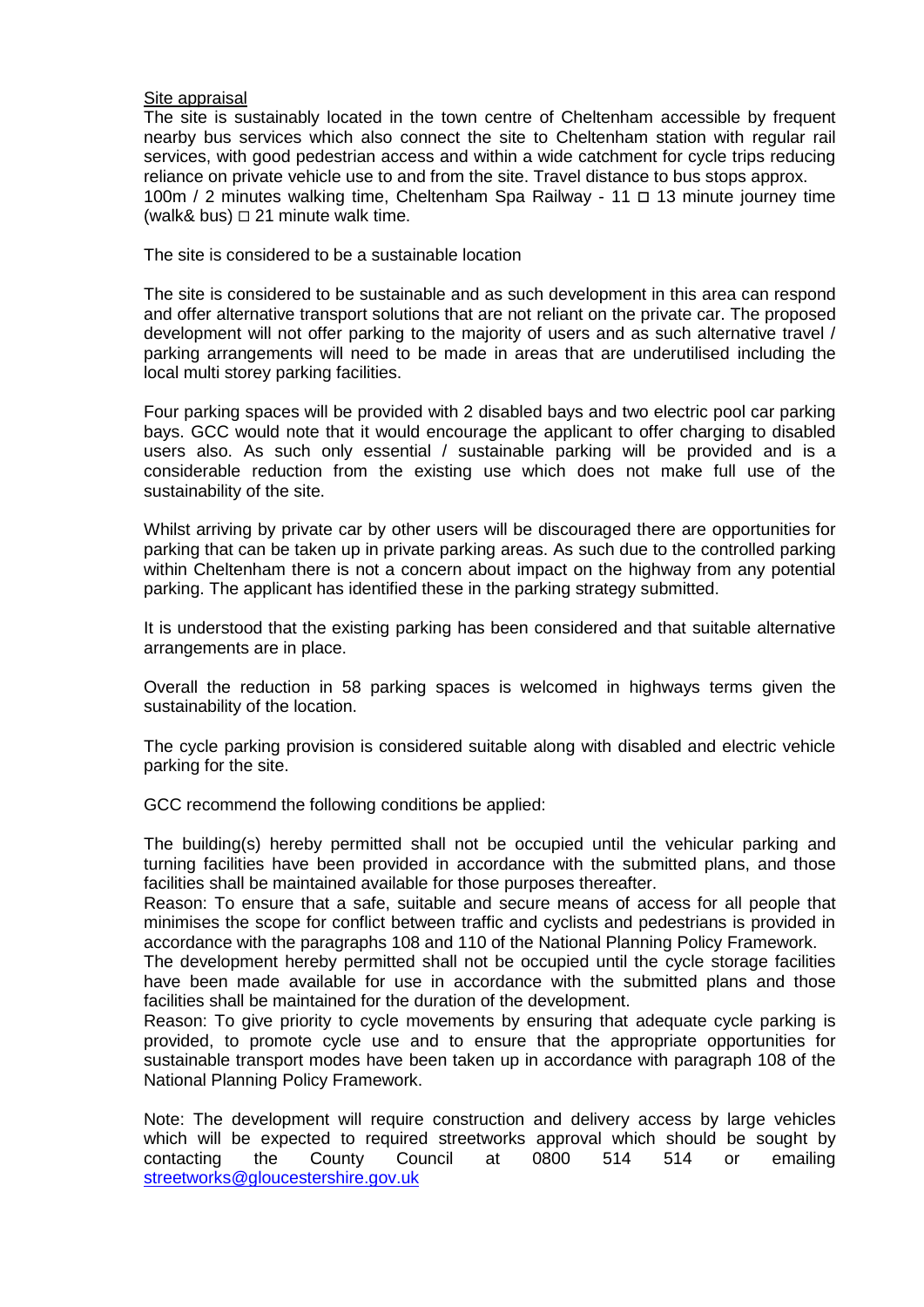NOTE: The upgrade works to the access on Chester Walk and new access require alteration to the existing highway network and must be undertaken by the Highway Authority or its appointed agents. An Agreement under Section 278 of the Highways Act 1980 will be required. The Local Highway Area office will need to be contacted prior to commencement of work on the access.

The applicant is also advised that it is an offence under section 161 of the Highway Act 1980 to deposit anything on a highway the consequence of which a user of the highway is injured or endangered. It is strongly recommended that during any form of earthworks and/or excavations that are carried out as part of the development, suitable vehicle wheel washing equipment should be provided and used within the site, to prevent contamination and damage to the adjacent roads.

### **Tree Officer**

*14th April 2020*

The CBC Tree Section does not object to this application.

However it should be noted that whilst construction of the site should not have a significant impact on existing young trees within The Minster, the trees will have a significant bearing on the development upon completion in terms of:

1) morning shade,

2) year-round tree litter (flowers, twigs, leaves, fruit) as well as honey dew onto surfaces beneath from aphids during summer months. There will likely be a requirement for increased cleaning/maintenance of glass frontages and decking under/near to these trees as a result of such honey dew.

From a trees perspective, the proposed balcony view into the Minster will be partially obscured by the existing trees when in leaf. These trees (lime) are far from fully grown and could live for a further century. The artist impression of the trees shows them having had their lower canopies lifted above the balconies. This is unlikely. CBC currently manages these trees, and whilst some minor crown pruning may be facilitated, it would not be to the extent portrayed within the artist's impression. As such, whilst the trees are in leaf, the views from the balconies would be partially into the crown of these trees. Many would welcome such a view with it's interesting textures, branch patterns and changing leaf colour throughout the year.

Being deciduous, the trees would be leafless for approx. 6 months of the year.

Being lime, trees, they have a naturally fairly 'fastigiate' form and as such should not develop a broad canopy over this development, though there will be some overhang as branch/limb work matures.

Should this application be permitted, please condition a soft landscaping scheme detailing trees to be planted. The artist's impression shows what appears to be paper-barked birch to be planted within the site. Perhaps small evergreen trees (eg Arbutus unedo (strawberry tree) or Arbutus menzesii (Pacific strawberry tree) could be incorporated such a scheme so as to increase year-round amenity.

Please use the 'gutter cover' informative into any such scheme so as to help reduce perceived nuisance from any such tree litter.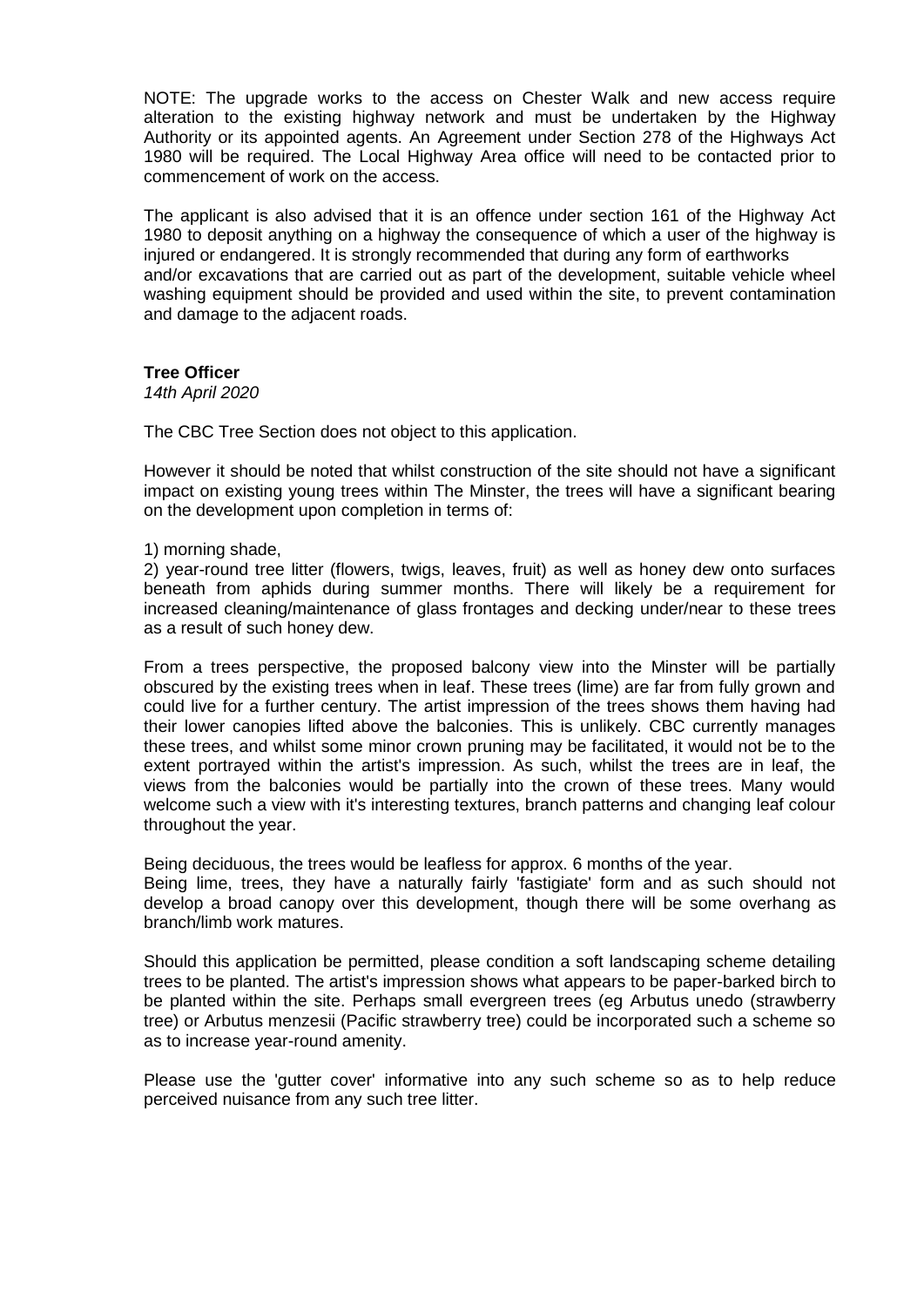### **Environmental Health**

*9th April 2020*

Reviewed amended application and documents provided, previous recommendations from planning permission, ref. 19/00204/FUL, remain.

I would recommend approval subject to the following conditions being attached to any approved permission:

#### Condition 1

No development shall take place, including any works of demolition, until a construction management plan or construction method statement has been submitted to and been approved in writing by the Local Planning Authority. The approved plan/statement shall be adhered to throughout the construction period. The statement shall provide for:

- Parking of vehicles of site operatives and visitors
- Method of prevention of mud being carried onto highway
- Waste and material storage
- Control measures for dust and other air-borne pollutants
- Control measures for noise in regards to both demolition and construction
- Measures for controlling the use of site lighting whether required for safe working or for security purposes.

Reason: To prevent a loss of amenity affecting surrounding occupiers due to noise and nuisance from construction works.

#### Condition 2

Noise:

The proposed development has the potential to cause noise disturbance to existing residential or other noise sensitive properties, in particular residential properties directly west of the site on St George's Place. This noise is likely to arise from use of the 'event space' within the development.

It is required that a full Operational Management Plan shall be submitted to and approved in writing by the Local Planning Authority. The Operational Management Plan must include a full noise assessment and sound insulation measures for the proposed development and an assessment of the effect of the event space on the residential properties directly west of the site on St George's Place. This must be carried out by a suitably qualified and experienced acoustic consultant.

NB: The current plans show a lightweight roof construction carrying a significant load from photovoltaic panels, which may be an impractical combination.

The following information MUST be included in all acoustic reports:

- A statement of the reason for and scope of the report.
- Details of the proposed development to which the report relates.
- A location and development plan.
- A description of the area and environment surrounding the development site
- The methodology used to carry out the noise survey including the location of any noise monitoring locations, the equipment used and details of its last accredited calibration, and the weather conditions at the time the survey was carried out
- Full table of results.
- Assessment of the results in accordance to the relevant standards and policies.
- Recommendations for noise control measures if needed.
- Full calculations of the noise reductions expected to support any suggested noise control measures.

Reason: To prevent a loss of amenity affecting surrounding occupiers and the details are needed prior to the start of work so that measures can be incorporated into the build.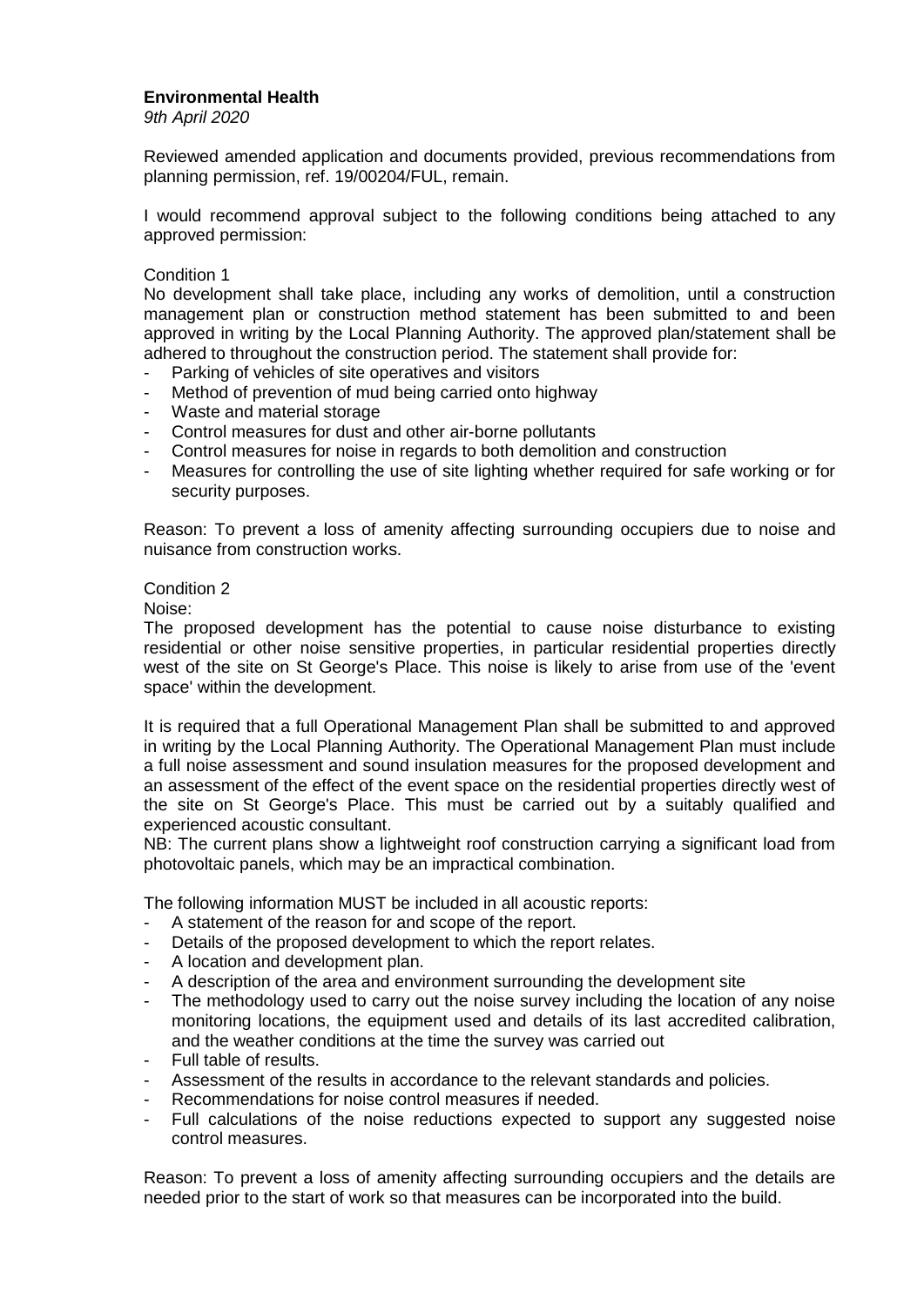### Condition 3

#### Artificial Lighting (external):

No building or use hereby permitted shall be occupied or use commenced until a report detailing the lighting scheme and predicted light levels at neighbouring residential properties has been submitted to and been approved in writing by the Local Planning Authority.

Reason: To prevent a loss of amenity affecting surrounding occupiers.

### Condition 4

Flues, Ducts and Extract Systems:

The technical details of the flues, ducting, extract system, filters etc. and their continuing operation shall be submitted to and approved in writing by the Local Planning Authority.

Reason: To prevent a loss of amenity affecting surrounding occupiers.

### Condition 5

Contaminated Land:

Prior to the commencement of development, a site investigation and risk assessment shall be carried out to assess the potential nature and extent of any contamination on the site, whether or not it originates on the site. The investigation and risk assessment must be undertaken by competent persons and a written report of the findings must be produced. The written report must be conducted in accordance with DEFRA and the Environment Agency's 'Model Procedures for the Management of Land Contamination, CLR11 and shall include:

a) a survey of the extent, scale and nature of contamination

b) an assessment of the potential risks to:

- human health
- property (including buildings, crops, livestock, pets, woodland and service lines and pipes)
- adjoining land
- ecological systems
- groundwaters and surface water
- archaeological sites and ancient monuments

c) an appraisal of remedial options to mitigate against any potentially significant risks identified from the risk assessment.

Where remediation is required, a detailed remediation scheme to bring the site to a condition suitable for the intended use shall be submitted to and approved in writing by the Local Planning Authority. The scheme shall include all works to be undertaken, proposed remediation objectives and remediation criteria, timetable of works and site management procedures. The scheme shall ensure that the site will not qualify as contaminated land under Part 2a of the Environmental Protection Act (1990) in relation to the intended use of the land after remediation.

The site investigation, risk assessment report, and proposed remediation scheme shall be submitted to and approved in writing by the Local Planning Authority prior to the commencement of any development.

Reason: To ensure that risks from land contamination to the future users of the land and neighbouring land are minimised, together with those to controlled waters, property and ecological systems, and to ensure that the development can be carried out safely without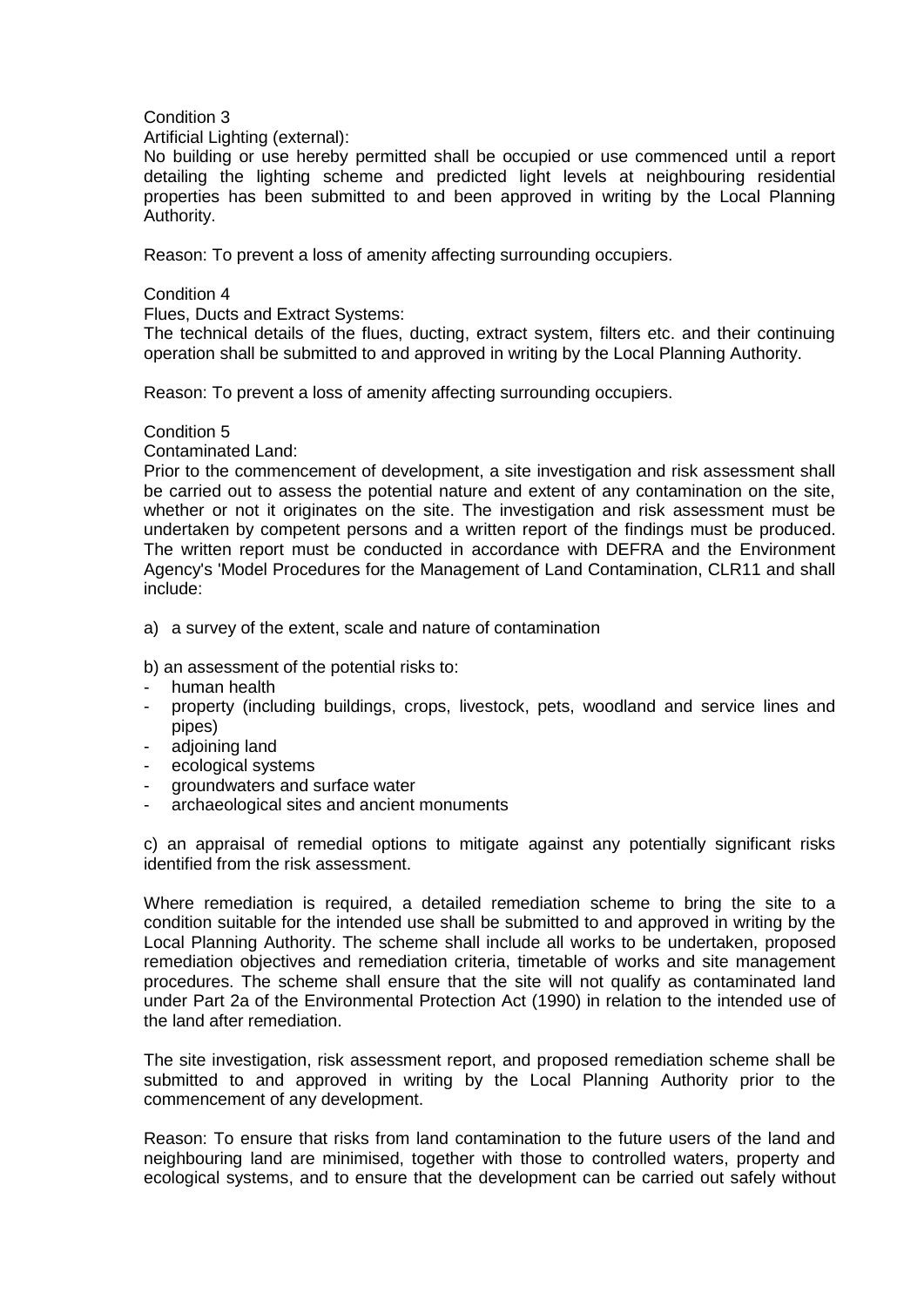unacceptable risks to workers, neighbours and other offsite receptors in accordance with adopted policy SD14 of the Joint Core Strategy (2017).

### **County Archaeology**

*7th April 2020*

In connection with the above planning application I wish to make the following observations regarding the archaeological implications of this scheme.

The application site is archaeologically sensitive, since it is located in close proximity to Cheltenham's medieval parish church, and it is therefore in an area where medieval settlement associated with the church is likely to have been present. In addition, archaeological investigation of the nearby library building in Chester Walk revealed archaeological remains dating to the later prehistoric period. Ground works required for development in this locality may therefore have an adverse impact on archaeological remains.

An archaeological field evaluation which was undertaken within the application site in 2005 indicated that any significant archaeology is likely to be preserved at depths of c. 0.95m - 1.12m below ground level.

The design and access statement (Edge Design Workshop, March 2020) that accompanies the current application usefully details the archaeological background but omits to assess the impact of the revised scheme on the archaeology it describes. Details of the design of any foundations and other groundworks required for the revised scheme are absent from the application, and the archaeological implications are therefore uncertain.

In accordance with the NPPF, para 189, I recommend that the applicant should provide an assessment of the archaeological implications of the proposed development before this planning application is determined.

#### **Cheltenham Trust**

*11th May 2020* 

The Trust is supportive, in principle, of this revised application and the redevelopment of this area to create an Innovation Business Park and to upgrade this town centre area and increase footfall.

Observations and comments that we wish to convey:

- 1. That the innovation park has changed from being a park for creative industry start ups (as per the application July 2019) to a commercial business centre, including a Growth Hub for the GFirst LEP
- 2. The vision to create a cultural quarter/hub for Cheltenham in this area as a result no longer applies which is disappointing as it was thought that this could attract more visitors and footfall based on its cultural offer
- 3. The kitchen originally shown (July 2019) for in-house provision is now shown as a café open to the public, with a terrace area opening into the Minster grounds. This will impact on neighbouring businesses including The Wilson café, which has seen income increase by more than 300% since August 2019, when the café was brought back in-house. This is reinforced by the TCT's 5 year plan, agreed with CBC, which contained a provisional capital funding to expand and create an Arts Cafe on the ground floor of The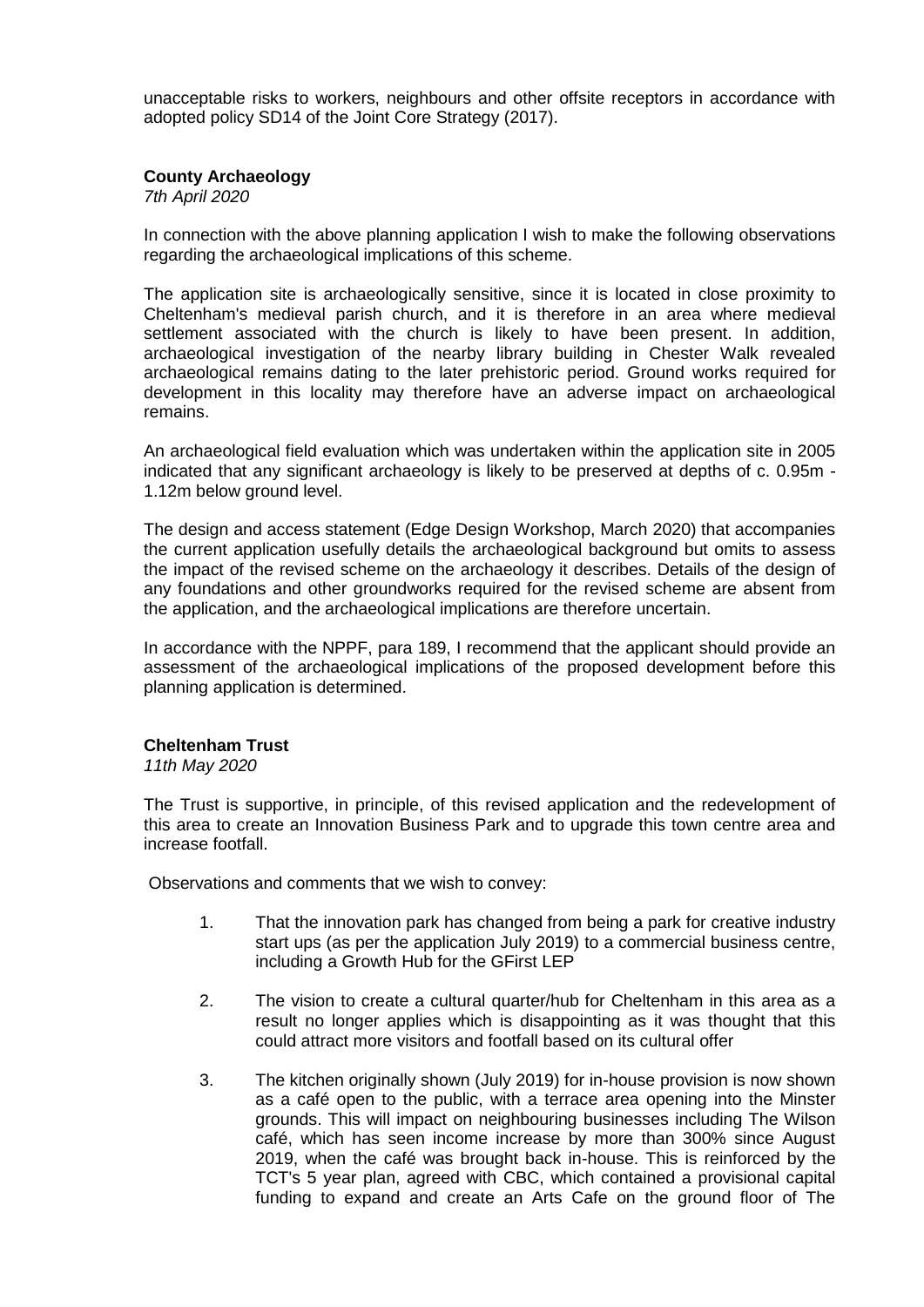Wilson, including the removal of the rear lobby, the impact of which stated, 'Enable improved access in line with the new innovation box park'.

- 4. The events venue (included in the development plans) that will be attended by public, will use the newly added café which will impact on neighbouring businesses (including The Wilson) - originally it was stated there would be no on site catering provision/café facility.
- 5. The access routes to the new park are unclear and the original concept to create a cultural quarter/hub that would encourage footfall to flow around this area to the benefit of neighbouring businesses (including The Wilson) is not set out and does not appear to incorporate any access/footfall to the rear of The Wilson Art Gallery and Museum. The original proposals had its entrance from the west side of the development, which could have established a strong physical, pedestrian and visual link from both the High St. via St. George's Place and the former car park, or via Chester Walk, through The Minster to and from Boots Corner. This was welcomed by TCT as it felt that its plans to open up the rear of The Wilson would have become an integral part of this new central focus of a cultural quarter. The current access to the new business park is via what appears to be a narrow path alongside The Minster grounds, with its established tree line and level challenges. We understand that new access arrangements from The Minster are being considered, but we have not seen these. The west side of the proposed building is now only the entrance to the new events venue, accessible car parking and servicing. The Wilson now, rather than becoming an integral part of these proposals, seem somewhat bypassed.

## **Building Control**

*31st March 2020*

The application will require Building Regulations approval. Please contact Cheltenham and Tewkesbury Building Control on 01242 264321 for further information.

## **5. PUBLICITY AND REPRESENTATIONS**

- 5.1 88 letters of notification were sent out on receipt of the application to surrounding properties and interested members of the public. In addition, a site notice was posted adjacent to the site, and an advert published in the Gloucestershire Echo. A revised site notice was posted on receipt of the revised plans. Two representations have been received in response to the publicity; the comments have been circulated in full to Members in full but, in brief, the concerns raised relate to:
	- the deadline for comments in light of the Covid-19 situation;
	- the suitability of the site;
	- the increase in height and floorspace;
	- the loss of existing parking and lack of parking for the proposed development;
	- highway safety;
	- the impact on the Children's library; and
	- noise from bell ringing.
- 5.2 The concerns raised have been duly noted and, where applicable, addressed in the report below.
- 5.3 The opportunity to comment on the proposals has been available throughout the application process.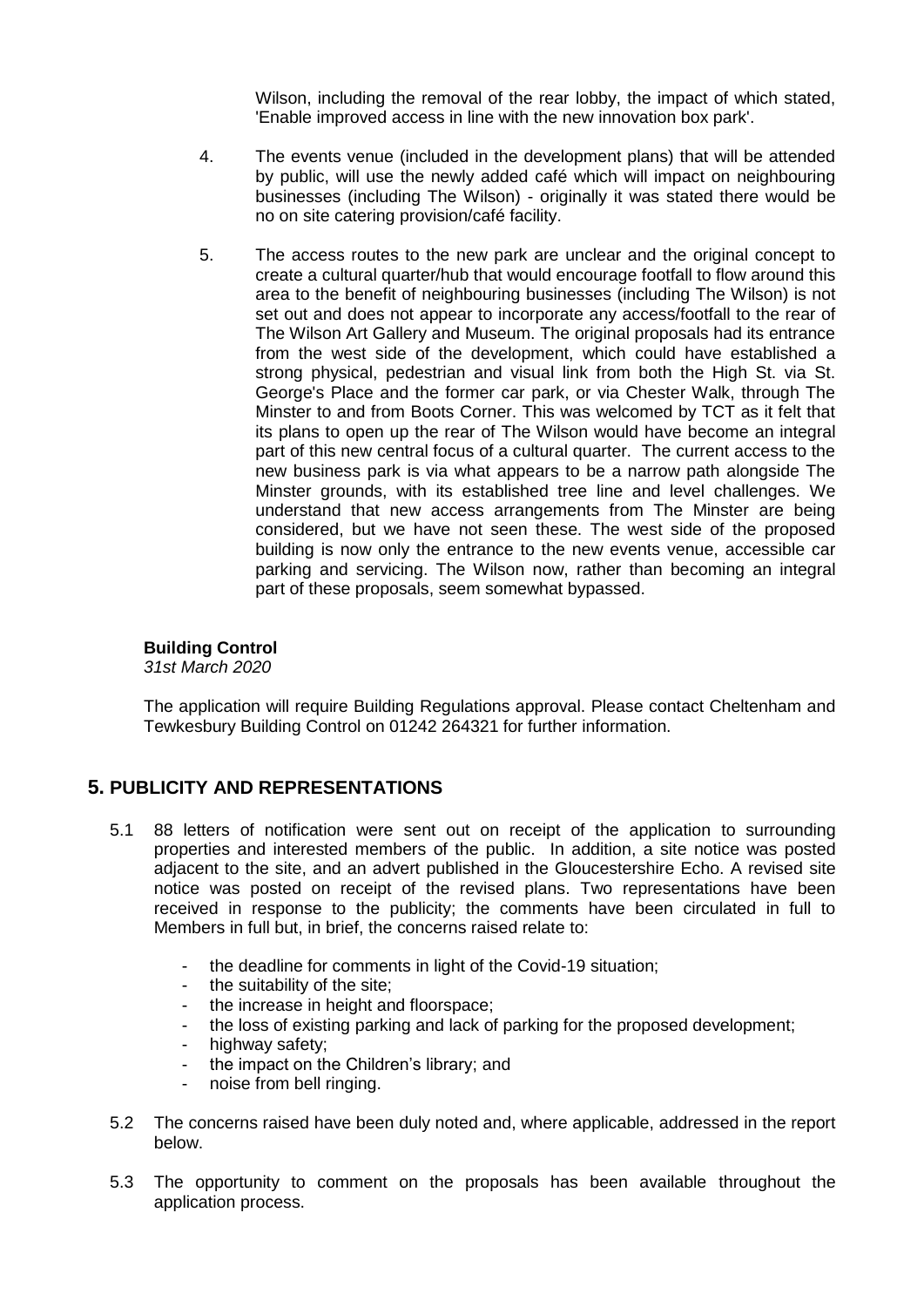## **6. OFFICER COMMENTS**

#### 6.1 Determining Issues

6.1.1 The key planning issues when determining this revised application are the principle of development; massing and design; impact on the historic environment; amenity; and parking and highway safety. Members will need to balance all of the planning issues and relevant planning policies when making their decision.

#### 6.2 Policy background / principle

6.2.1 Section 38(6) of the Planning and Compulsory Purchase Act 2004 states that applications for planning permission must be determined in accordance with the development plan unless material considerations indicate otherwise. This is reiterated in paragraph 47 of the National Planning Policy Framework (NPPF) which also highlights that decisions on applications should be made as quickly as possible.

6.2.2 Paragraph 11 of the NPPF sets out a *"presumption in favour of sustainable development"* which in decision making means:

- approving development proposals that accord with an up-to-date development plan without delay; or
- where there are no relevant development plan policies, or the policies which are most important for determining the application are out-of-date, granting permission unless:
	- the application of policies in the Framework that protect areas or assets of particular importance provides a clear reason for refusing the development proposed; or
	- any adverse impacts of doing so would significantly and demonstrably outweigh the benefits, when assessed against the policies in the Framework taken as a whole.

6.2.3 The development plan comprises policies of the newly adopted Cheltenham Plan 2020 (CP); and adopted policies of the Gloucester, Cheltenham and Tewkesbury Joint Core Strategy 2011-2031 (JCS).

6.2.4 Material considerations include the National Planning Policy Framework (NPPF) and Planning Practice Guidance (PPG).

6.2.5 Adopted JCS policy SD1 advises that the development of new employment land, *"where it would encourage and support the development of small and medium sized enterprises"*, will be supported within the Principal Urban Area of Cheltenham, subject to all other policies of the plan. Paragraph 4.1.14 of the JCS states that the aim of the policy is *"to support employment development and economic prosperity by taking an economic*led, urban-focused development approach, with the primary aim of attracting investment *and development to the main urban areas"*. Paragraph 4.2.19 goes on to state that *"Providing start-up space…is also vital to stimulate innovation and entrepreneurship… developments are especially encouraged which provide a range of types and sizes of units including start-up and flexible workspaces".*

6.2.6 Additionally, paragraph 80 of the NPPF states that planning decisions should place significant weight *"on the need to support economic growth and productivity, taking into account both local business needs and wider opportunities for development".*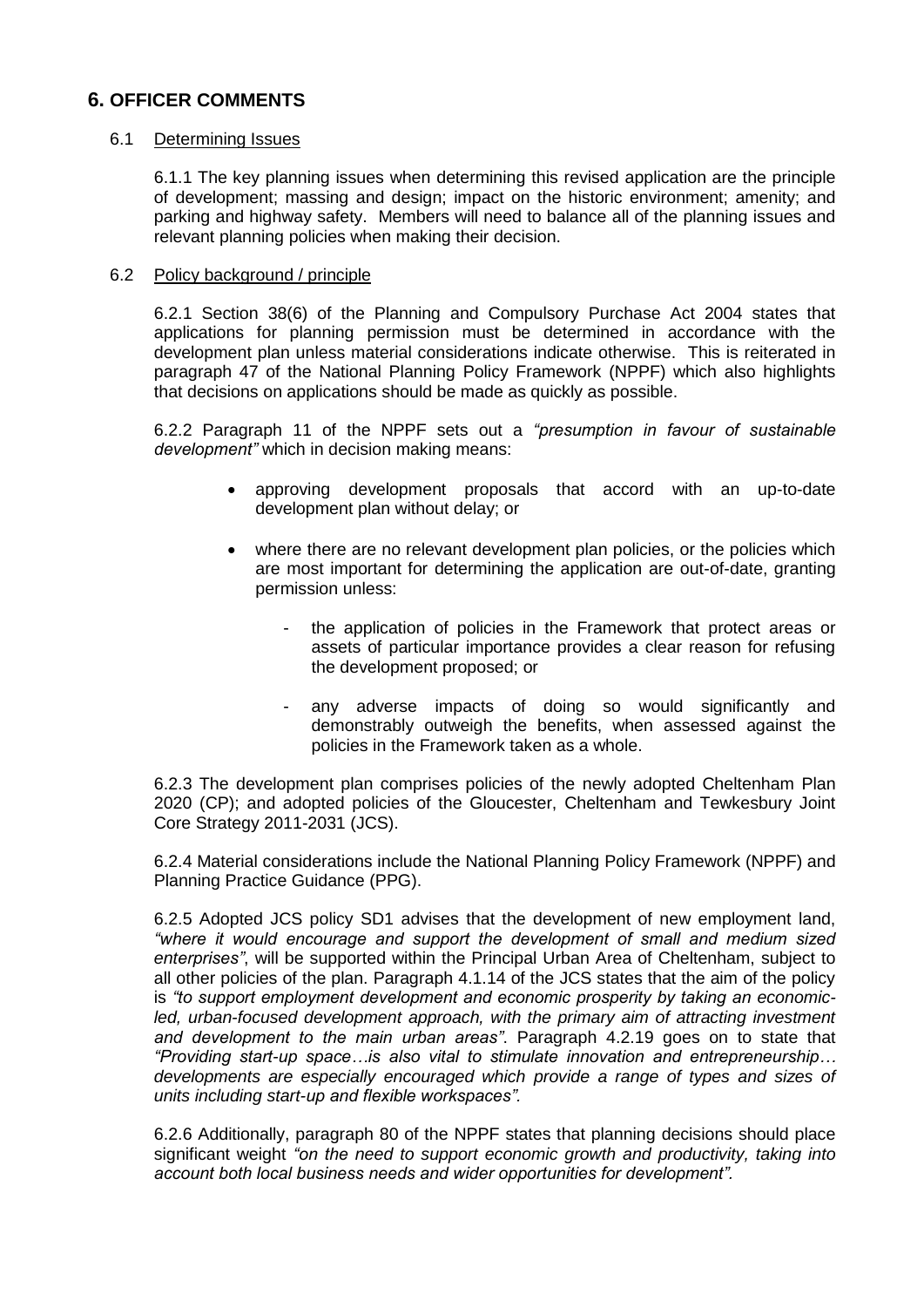6.2.7 Notwithstanding the above, the principle of developing this site for employment purposes has been firmly established by the previous grant of planning permission.

6.2.8 The principle of development must therefore continue to be acceptable subject to the additional policy considerations below.

#### 6.3 Massing and design

6.3.1 JCS policies SD3 and SD4 set out the design requirements for new development proposals. These polices seek to ensure that development proposals are designed and constructed so as to maximise the principles of sustainability, and to ensure that all new development responds positively to, and respects the character of, the site and its surroundings; the policies are supported by CP policy D1. The policies are consistent with the general design advice set out within Section 12 of the NPPF.

6.3.2 The revised scheme has a slightly reduced footprint from that originally approved, but an increased height of 1.8m in places due to the revised construction method. Additionally, a greater extent of accommodation is now proposed at second floor level towards the north-eastern part of the site. Planning officers still consider the general massing of the development to be acceptable within its context given the nature of the surrounding built form (i.e. most buildings in the immediate locality are 3-4 storeys in height and occupy most if not all of the plot in which they sit.

6.3.3 Although the Architects Panel and others may have adopted a different design approach, planning officers do not agree that *"this scheme is an adaptation of random elements taken from the previous scheme but with incongruous additions and layout changes that create unattractive external spaces and an inappropriate architecture that does not relate to its context or the special character of the area"* nor that it results *"in badly planned uninviting spaces around the building".* The footprint of the building within the site, and the space around it, is very similar to that previously approved.

6.3.4 Whilst the proposed development will now be of modular construction it would retain its industrial aesthetic through the use of metal trapezoidal cladding which is similar to a standard shipping container; and officers are confident that it would continue to represent an interesting and contemporary piece of architecture in this sensitive location. A uniform colour finish (off white) is proposed for the external cladding; with subtle pops of colour (peppermint green and dark green), for example in the framing for the glazing, the external stair to the south-western elevation, and the branding at ground floor. Elsewhere, the event space will be clad in insulated polycarbonate cladding to give it its own distinct identity. Conditions are proposed to control the quality of the final materials used in the development.

6.3.5 The increased level of accommodation at second floor, which is set back from the principal elevation will also provide for a more effective and efficient use of the site.

#### 6.4 Historic environment

6.4.1 JCS policy SD8 requires both designated and undesignated heritage assets and their settings to be conserved and enhanced as appropriate to their significance, and is consistent with paragraph 192 of the NPPF that advises that in determining planning applications, local planning authorities should take into account:

- the desirability of sustaining and enhancing the significance of heritage assets and putting them to viable uses consistent with their conservation;
- the positive contribution that conservation of heritage assets can make to sustainable communities including their economic vitality; and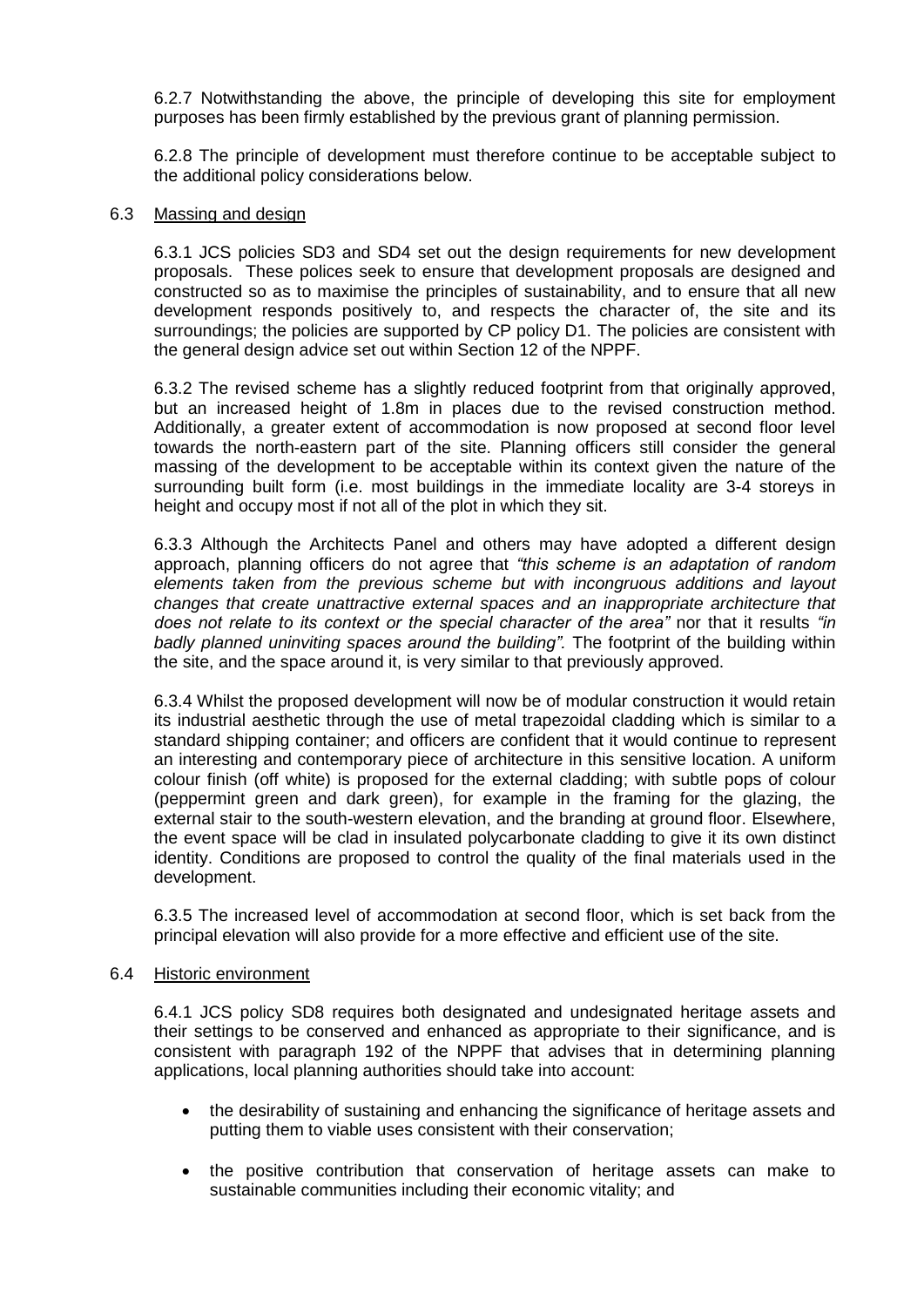the desirability of new development making a positive contribution to local character and distinctiveness.

6.4.2 Additionally, Section 66(1) of the Planning (Listed Buildings and Conservation Areas) Act 1990 requires the Local Planning Authority, in considering whether to grant planning permission for development which affects a listed building or its setting, to have special regard to the desirability of preserving the building or its setting; in this case, it is the setting of adjacent listed buildings that must be considered. Section 72(1) of the same Act also requires special attention to be paid to the desirability of preserving or enhancing the character or appearance of a conservation area wherein development is proposed.

6.4.3 As previously noted, there are a number of listed buildings in proximity to the application site, most notably the grade I listed Minster, and the proposed development will undoubtedly impact on the setting of these buildings.

6.4.4 Both Historic England (HE) and the conservation officer raise concerns in response to this revised scheme. The concerns mainly relate to the increase in height and the visual connectivity through the site to the Minster, but not to the use of a modular construction system; in part, officers shared these concerns.

6.4.5 In response to the initial concerns raised, the following amendments have been made:

- the second floor has been set back from the elevation facing the Minster to reduce the mass of the building; with a roof garden introduced to allow uninterrupted views of the Minster grounds
- the bolt-on terraces to the Minster elevation have been replaced by cantilevered units to help define the entrance and break up the mass of the elevation
- the first floor accommodation above the main entrance has also been removed to create a double height space which frames the spire of the Minster

6.4.6 Whilst officers acknowledge that the height of the building has increased, albeit only by 1.8 metres overall, its height including rooftop plant and lift overrun still remains lower than the ridge of the adjacent Children's library; with the eaves of the second floor picking up on the eaves of this adjacent building. The increase in height is dictated by the standard size of the modular buildings; and planning officers do not agree that such a limited increase in overall height would be so detrimental to the setting of the Minster, or other nearby listed buildings, that a refusal of planning permission is now warranted.

6.4.7 In terms of the visual connection, the main entrance to the development will be centred on the western door of the Minster, in a very similar way to the previously approved scheme. Again, the entrance is now double height with glazing framing the spire of the Minster. As the Civic Society note, most, if not all, of the surrounding buildings turn their back on the Minster; and they welcome that this building will again be facing the Minster. Given the similarities between the previous scheme and that now proposed, planning officers are satisfied with the connectivity to the Minster grounds.

6.4.8 The conservation officer comments that it is unclear how users of the site are to arrive at the eastern entrance; and that entrance relies on access over the grassed area of the churchyard but does not provide landscaping, through the introduction of a path or paths, to facilitate it. However this was also the case with the previous scheme which did not provide for a new footpath link to the development through the churchyard as the land falls outside of the application site. Should this permission be granted for the development, it is anticipated that a subsequent application will follow for improvements to the adjacent church grounds to improve connectivity and increase footfall to The Wilson art gallery and museum, the Library and the Lower High Street as part of the wider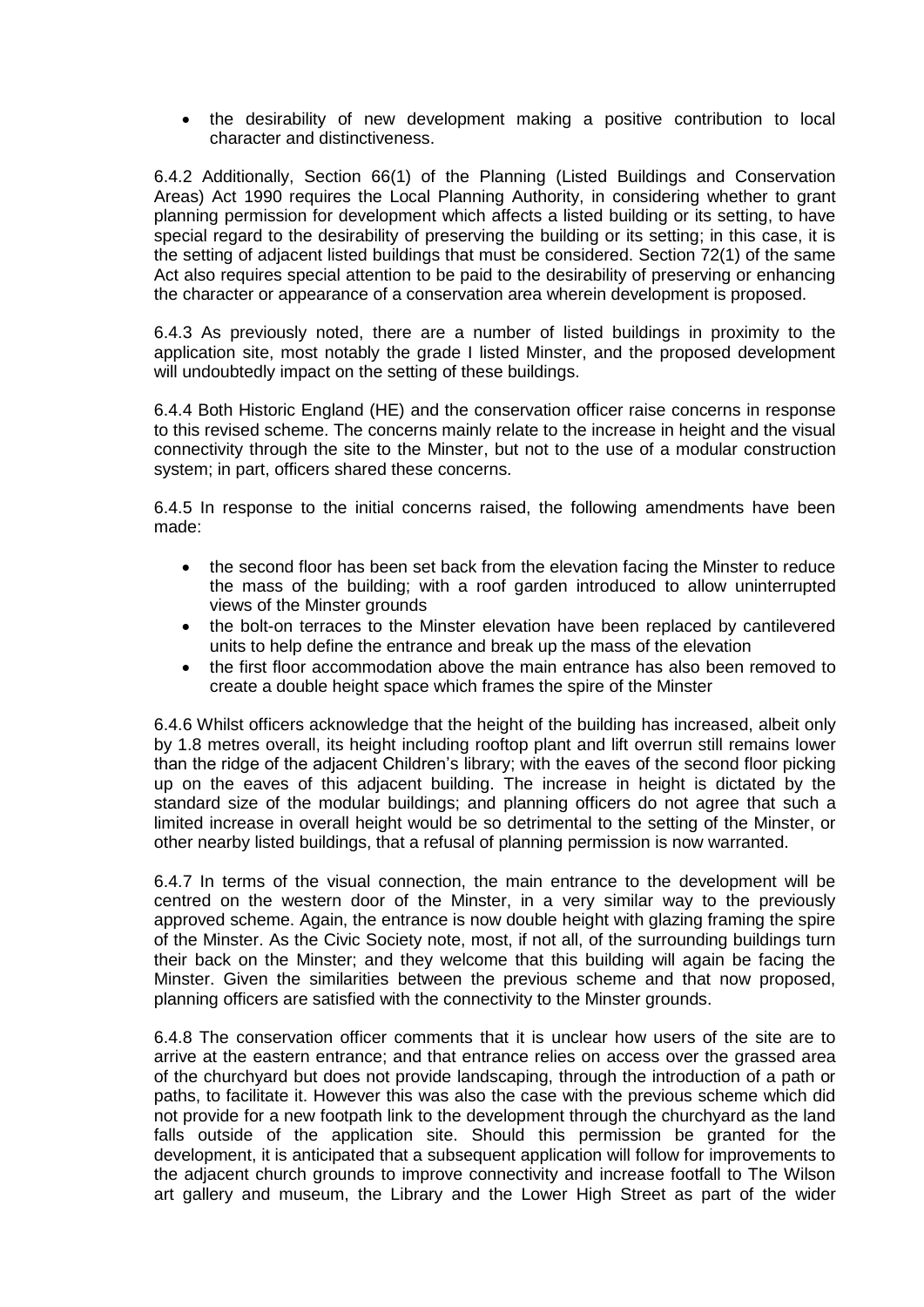Minster Innovation Exchange scheme. This anticipation is now firmed up through the aforementioned 'Getting Building Fund' grant of £3.1m awarded to Cheltenham Borough Council to fund this proposed development and enhance the surrounding Minster grounds.

6.4.9 Overall it is considered that the proposed development will make a positive contribution to the setting of the Minster, and the wider conservation area in which it is located. This positive contribution will be further advanced through the enhancement of the Minster grounds.

6.4.10 From an archaeological perspective, paragraph 189 of the NPPF advises that where a development site has the potential to include heritage assets with archaeological interest, developers should be required to submit an appropriate desk-based assessment and, where necessary, a field evaluation. Additionally, CP policy HE2 seeks to ensure that important archaeological remains are preserved in situ, where possible.

6.4.11 An archaeological field evaluation was undertaken within the application site in 2005; this report indicated that any significant archaeology is likely to be preserved at depths of c. 0.95m - 1.12m below ground level.

6.4.12 The County Archaeologist previously accepted that the use of recycled shipping containers would be unlikely to require foundations to intrude to the depths at which archaeological remains are potentially present; and no further archaeological investigation or recording was required.

6.4.13 In response to this application, the County Archaeologist advised that details of the design of any foundations and other groundworks required for this revised scheme were absent from the application, and that the archaeological implications were therefore uncertain.

6.4.14 Subsequently, the agent has advised that the revised scheme has been designed with the same principles in mind as the previously consented scheme, i.e. the modular units and timber framed event space will sit on Jack Pads [\(https://jackpad.co.uk/\)](https://jackpad.co.uk/) which will disperse the loadings of the superstructure evenly over the existing car park surface, without the need for excavation. As such, only localised excavations for the electrical, data and drainage connections will be required and these will be positioned as close to the existing network of services as possible to minimise any disruption.

#### 6.5 Amenity

6.5.1 CP policy SL1 and JCS policy SD14 seek to ensure that new development does not result in unacceptable harm to the amenity of adjoining land users and the locality. In addition, one of the core planning principles set out within paragraph 17 of the NPPF is to *"always seek to secure high quality design and a good standard of amenity for all existing and future occupants of land and buildings".*

6.5.2 This revised scheme has again been reviewed by the Council's Environmental Health Team (EH) who recommend approval subject to a number of conditions; the same as those imposed on the previous permission.

6.5.3 The conditions require the submission of a full Operational Management Plan to include a full noise assessment and sound insulation measures for the proposed development, and an assessment of the effect of the event space on the residential properties directly west of the site on St George's Place. Additionally, technical details of the flues, ducting, extract system, filters etc. and their continuing operation will be secured by condition. A detailed lighting scheme will also be required.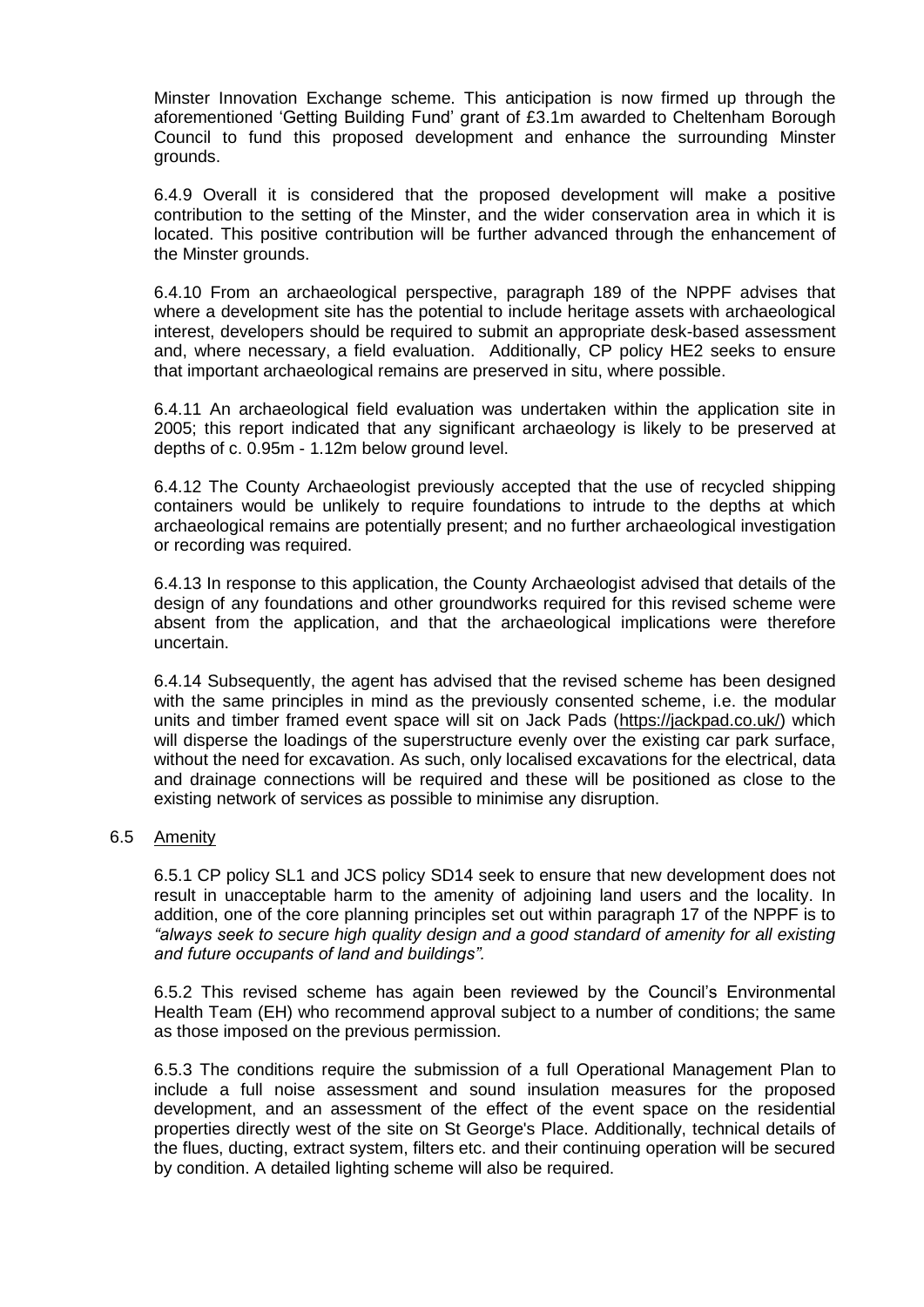6.5.4 It is acknowledged that this revised scheme is 1.8 metres taller overall than that previously approved, and that a greater extent of accommodation is proposed at second floor level; however, officers are satisfied that the proposed massing of the development will not result in any additional overbearing effect, nor significant loss of privacy or outlook. That said, it is recognised that outlook from neighbouring residential properties will undoubtedly be altered by the development.

6.5.5 In addition, the 1.2m increase in height of the two storey element adjacent to the rear of the Children's library is unlikely to result any significant additional impact. Additionally, the three storey part of the building is set some distance away, and to the northeast.

#### 6.6 Parking and highway safety

6.6.1 Adopted JCS policy INF1 advises that planning permission will be granted only where the impacts of the development are not severe. The policy also seeks to ensure that all new development proposals provide safe and efficient access to the highway network; and provide connections to existing walking, cycling and passenger transport networks, where appropriate. The policy reflects the advice set out within Section 9 of the NPPF.

6.6.2 This revised scheme has been reviewed by the GCC Highways Development Management Team (HDM) who again raise no Highway objection subject to conditions to reflect those previously imposed.

6.6.3 The suitability of the site for a development of this nature has been previously established and, given the highly sustainable location of the site, officers are satisfied that that the additional floorspace would not result in any significant additional impact on the highway network or town centre parking facilities.

#### 6.7 Other considerations

#### Contaminated land

6.7.1 The Environmental Health team has again suggested that a condition be imposed in relation to contaminated land; however, officers consider the suggested condition to be particularly onerous given the nature of the development which will require only localised excavations for electrical, data and drainage connections. As per the previous planning permission, an alternative condition is suggested whereby should any contamination be found during construction works it must be reported immediately to the Local Planning Authority.

#### **Trees**

6.7.2 There is a row of Lime trees within the churchyard adjacent to the eastern site boundary which will be in close proximity to the development. The Tree Officer raises no objection but advises that any future pruning of these trees, other than some minor crown pruning, would be resisted.

6.7.3 The Tree Officer has also requested that a condition be imposed requiring the submission of a soft landscaping scheme to be submitted; however, no such condition was imposed on the previous permission and as such, it is not considered necessary or reasonable to impose such a condition now.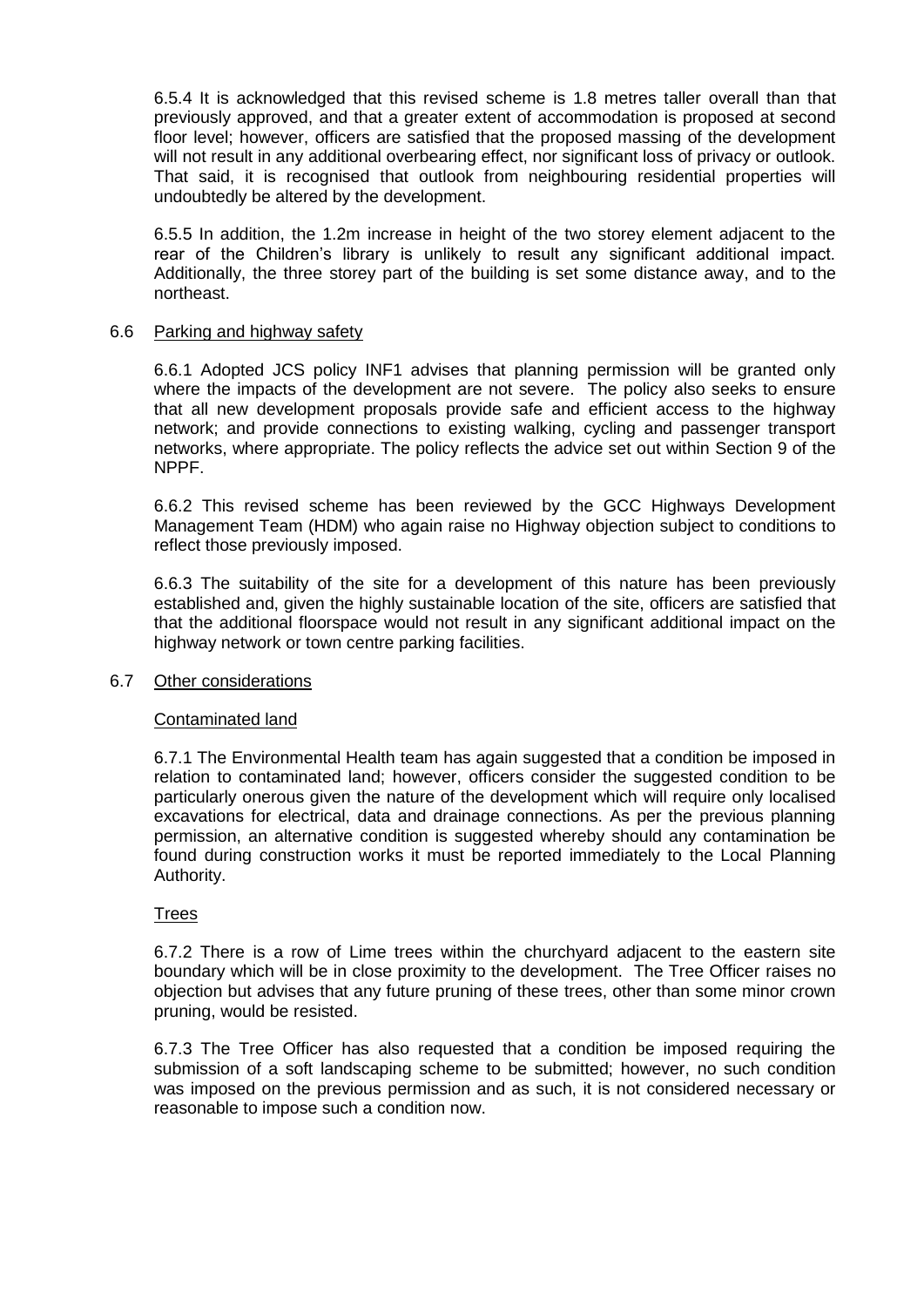### Advertisement strategy

6.7.4 Due to the sensitive location of the site, and the nature of the proposal, a condition is recommended that requires the submission of an Advertisement Strategy to be agreed and adhered to.

### Public Sector Equalities Duty

6.7.5 As set out in the Equalities Act 2010, all public bodies, in discharging their functions must have "due regard" to this duty. There are 3 main aims:

- Removing or minimising disadvantages suffered by people due to their protected characteristics.
- Taking steps to meet the needs of people with certain protected characteristics where these are different from the needs of other people.
- Encouraging people with certain protected characteristics to participate in public life or in other activities where participation is disproportionately low.

Whilst there is no absolute requirement to fully remove any disadvantage the Duty is to have "regard to" and remove OR minimise disadvantage and in considering the merits of this planning application the planning authority has taken into consideration the requirements of the PSED.

In the context of the above PSED duties this proposal complies with the 3 main aims set out. Two car parking spaces are provided for disabled drivers, the building is fully access able, lifts and toilets are convenient from the main entrance providing access to each floor.

#### 6.8 Conclusion and recommendation

6.8.1 The principle of developing this site for employment purposes has been established by the recent grant of planning permission for a similar scheme on this site which remains extant. Planning officers are satisfied that the proposed development will represent an interesting and contemporary piece of architecture, and will make a positive contribution to the setting of the adjacent grade I listed Minster, and the wider conservation area in which it is located. There are no amenity or highway concerns arising from the proposals that cannot be adequately dealt with by condition.

6.8.2 With all of the above in mind, the officer recommendation is to grant planning permission subject to the following schedule of conditions which reflects the conditions imposed on the previous permission:

## **7. CONDITIONS**

1 The planning permission hereby granted shall be begun not later than the expiration of three years from the date of this decision.

Reason: To accord with the provisions of Section 91 of the Town and Country Planning Act 1990, as amended by Section 51 of the Planning and Compulsory Purchase Act 2004.

2 The planning permission hereby granted shall be carried out in accordance with the approved plans listed in Schedule 1 of this decision notice.

Reason: For the avoidance of doubt and in the interests of proper planning.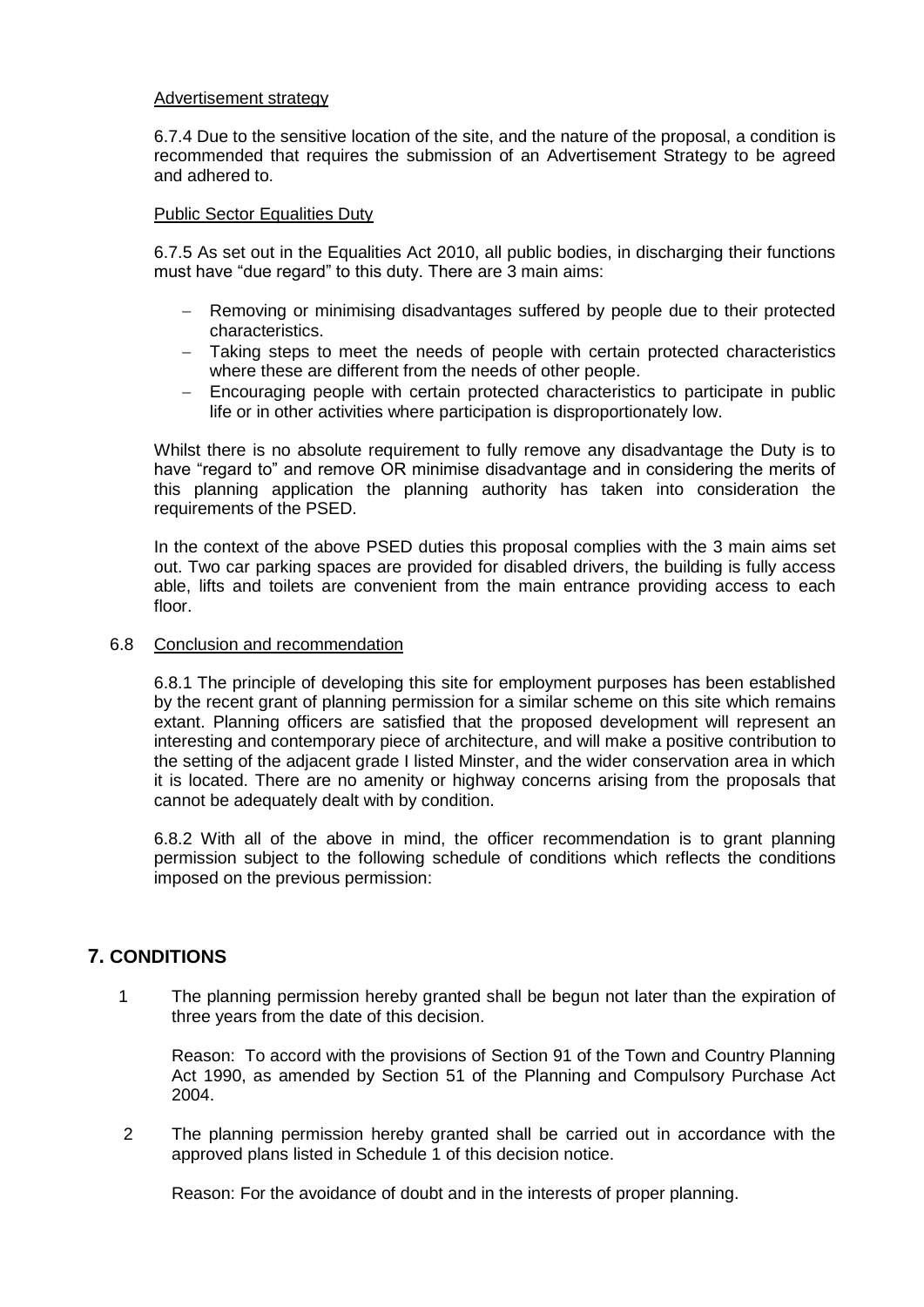- 3 Prior to the commencement of development, including any works of demolition or site clearance, a Construction Method Statement shall be submitted to and approved in writing by the Local Planning Authority. The approved method statement shall be adhered to throughout the development process and shall, where necessary:
	- i) allocate space for the parking of vehicles for site operatives and visitors;
	- ii) allocate space for the loading and unloading of plant and materials;
	- iii) allocate space for the storage of plant and materials used in constructing the development;
	- iv) specify the intended hours of construction;
	- v) specify measures for controlling the use of site lighting whether required for safe working or for security purposes;
	- vi) specify measures to control the emission of noise, dust and dirt during construction;
	- vii) provide for wheel washing facilities; and
	- viii) specify the access points to be used and maintained during the construction phase.

Reason: To minimise disruption on the public highway and to adjacent land users, to accommodate the efficient delivery of goods and supplies during the course of the construction works, and to safeguard the amenities of adjacent residential properties, having regard to policy SL1 of the Cheltenham Plan (2020) and policy INF1 of the Joint Core Strategy (2017). Approval is required upfront because without proper mitigation the works could have an unacceptable highway impact during construction.

4 Prior to the commencement of development, a full Operational Management Plan shall be submitted to and approved in writing by the Local Planning Authority. The Operational Management Plan shall include sound insulation measures for the proposed development, and a noise assessment of the effect of the non-B1 floorspace on the residential properties directly west of the site on St George's Place; this must be carried out by a suitably qualified and experienced acoustic consultant.

Reason: To safeguard the amenities of adjacent residential and/or other noise sensitive properties, having regard to policy SL1 of the Cheltenham Plan (2020) and policy SD14 of the Joint Core Strategy (2017). Approval is required upfront so that appropriate mitigation measures can be incorporated into the development.

5 In the event that contamination is found at any time when carrying out the approved development, it must be reported in writing immediately to the Local Planning Authority and development shall be halted on that part of the site affected by the unexpected contamination. An investigation and risk assessment must then be undertaken in accordance with DEFRA and the Environment Agency's 'Model Procedures for the Management of Land Contamination, CLR11 and a remediation scheme, where necessary, also submitted. Following completion of measures identified in the approved remediation scheme, a verification report shall be submitted to and approved in writing by the Local Planning Authority before development can recommence on the part of the site identified as having unexpected contamination.

Reason: To ensure that risks from land contamination to the future users of the land and neighbouring land are minimised, together with those to controlled waters, property and ecological systems, and to ensure that the development can be carried out safely without unacceptable risks to workers, neighbours and other offsite receptors, having regard to policy SL1 of the Cheltenham Plan (2020) and policy SD14 of the Joint Core Strategy (2017).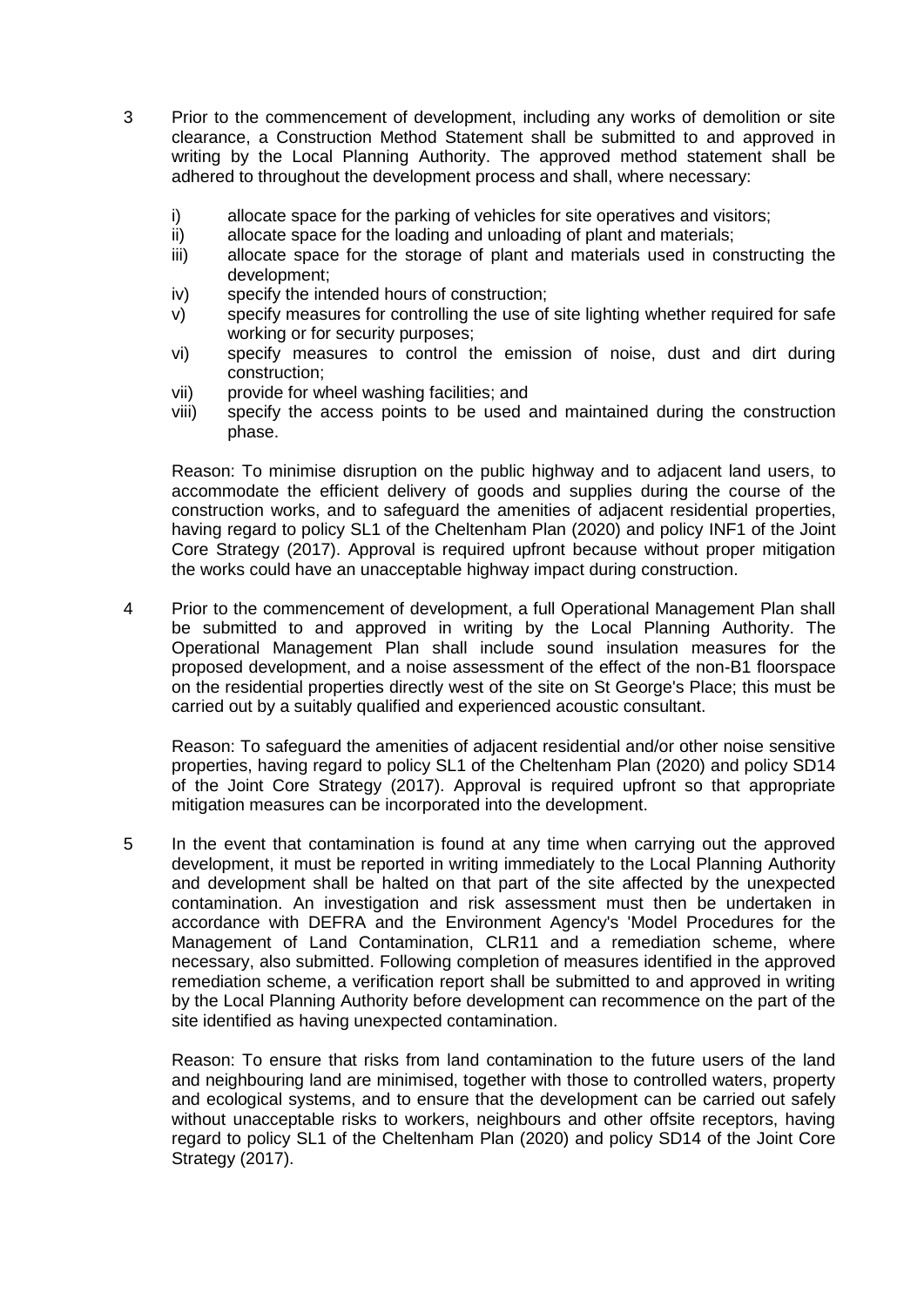6 Prior to their installation, samples and/or details (including finishes) of the following elements of the scheme shall first be submitted to and approved in writing by the Local Planning Authority:

a) trapezoidal cladding; b) fascia panels; c) all external doors; d) polycarbonate panels; e) mesh screens; f) external staircase; and g) Solar pv panels (including location and number).

Reason: In the interests of the character and appearance of the area, having regard to adopted policy D1 of the Cheltenham Plan (2020) and adopted policy SD4 of the Joint Core Strategy (2017).

7 Prior to their installation, technical details of all flues, ducting, extract system, filters etc. and their continuing operation shall be submitted to and approved in writing by the Local Planning Authority.

Reason: To safeguard the amenities of adjacent properties, having regard to policy SL1 of the Cheltenham Plan (2020) and policy SD14 of the Joint Core Strategy (2017).

8 Prior to first beneficial use of the development, refuse and recycling storage facilities, to include a bin collection point, shall be provided in accordance with details which shall have first been submitted to and approved in writing by the Local Planning Authority. The approved refuse and recycling facilities shall be retained as such thereafter.

Reason: In the interests of sustainable waste management and recycling, having regard to Policy W36 of the Gloucestershire Waste Local Plan.

9 Refuse and recycling shall only be stored in the approved bin collection area on the day(s) of collection. At all other times, all refuse and recycling shall be stored in appropriate containers in the refuse and recycling storage facility approved under condition 8.

Reason: In the interests of visual amenity, having regard to having regard to policy D1 of the Cheltenham Plan (2020), and policies SD4 and SD8 of the Joint Core Strategy (2017).

10 Prior to first beneficial use of the development, vehicular parking and turning facilities shall be provided in accordance with the approved plans. Such areas shall not be used for any purpose other than the parking and turning of vehicles and shall remain free of obstruction for such use at all times.

Reason: To ensure the adequate provision of car parking within the site in the interests of highway safety, having regard to adopted policy INF1 of the Joint Core Strategy (2017).

11 Notwithstanding the submitted details, the car parking spaces identified on the approved plans, including the disabled spaces, shall be designed to enable charging of plug-in and other ultra-low emission vehicles in safe, accessible and convenient locations.

Reason: To ensure that the development incorporates facilitates for charging plug-in and other ultra-low emission vehicles in accordance with paragraph 110 of the National Planning Policy Framework.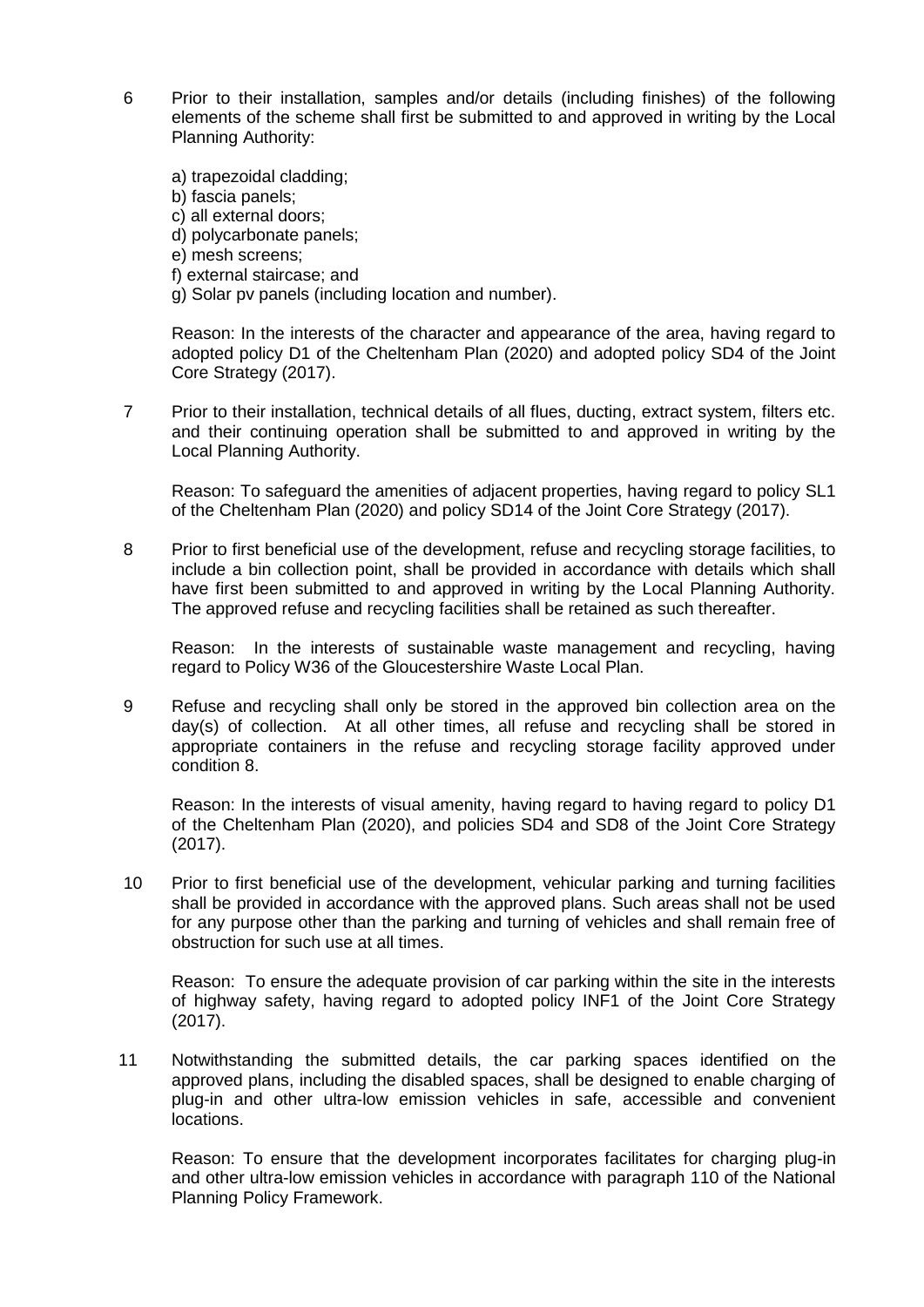12 Prior to first beneficial use of the development, secure and covered cycle storage facilities shall be provided in accordance with the approved plans. The cycle storage shall thereafter be retained available for such use in accordance with the approved plans at all times.

Reason: To give priority to cycle movements by ensuring the adequate provision and availability of cycle parking, to promote cycle use and to ensure that appropriate opportunities for sustainable transport modes have been taken up, having regard adopted policy INF1 of the Joint Core Strategy (2017) and paragraph 108 and 110 of the National Planning Policy Framework.

13 Prior to first beneficial use of the development, a detailed Lighting Scheme, including predicted light levels at neighbouring residential properties, shall be submitted to and approved in writing by the Local Planning Authority.

Reason: To safeguard the amenities of adjacent properties, having regard to policy SL1 of the Cheltenham Plan (2020) and policy SD14 of the Joint Core Strategy (2017).

14 Prior to first beneficial use of the non-B1 floorspace, the proposed opening hours for the non-B1 floorspace shall be submitted to and approved in writing by the Local Planning Authority. The non-B1 floorspace shall thereafter only be open to customers between the agreed hours.

Reason: To safeguard the amenities of the area, having regard to policy SL1 of the Cheltenham Plan (2020) and policy SD14 of the Joint Core Strategy (2017).

15 Prior to the installation of any advertisements on the development hereby approved, a detailed Advertisement Strategy shall be submitted to and approved in writing by the Local Planning Authority. All advertisements shall thereafter be implemented in accordance with the agreed strategy.

Reason: To ensure that the development is sensitive to its surroundings, having regard to policies D2 and HE3 of the Cheltenham Plan (2020) and policies SD4 and SD8 of the Joint Core Strategy (2017).

## **INFORMATIVES**

1 In accordance with the requirements of The Town and Country Planning (Development Management Procedure) (England) Order 2015 and the provisions of the NPPF, the Local Planning Authority adopts a positive and proactive approach to dealing with planning applications and where possible, will seek solutions to any problems that arise when dealing with a planning application with the aim of fostering the delivery of sustainable development.

At the heart of this positive and proactive approach is the authority's pre-application advice service for all types of development. Further to this however, the authority publishes guidance on the Council's website on how to submit planning applications and provides full and up-to-date information in relation to planning applications to enable the applicant, and other interested parties, to track progress.

In this instance, having had regard to all material considerations, the application constitutes sustainable development and has therefore been approved in a timely manner.